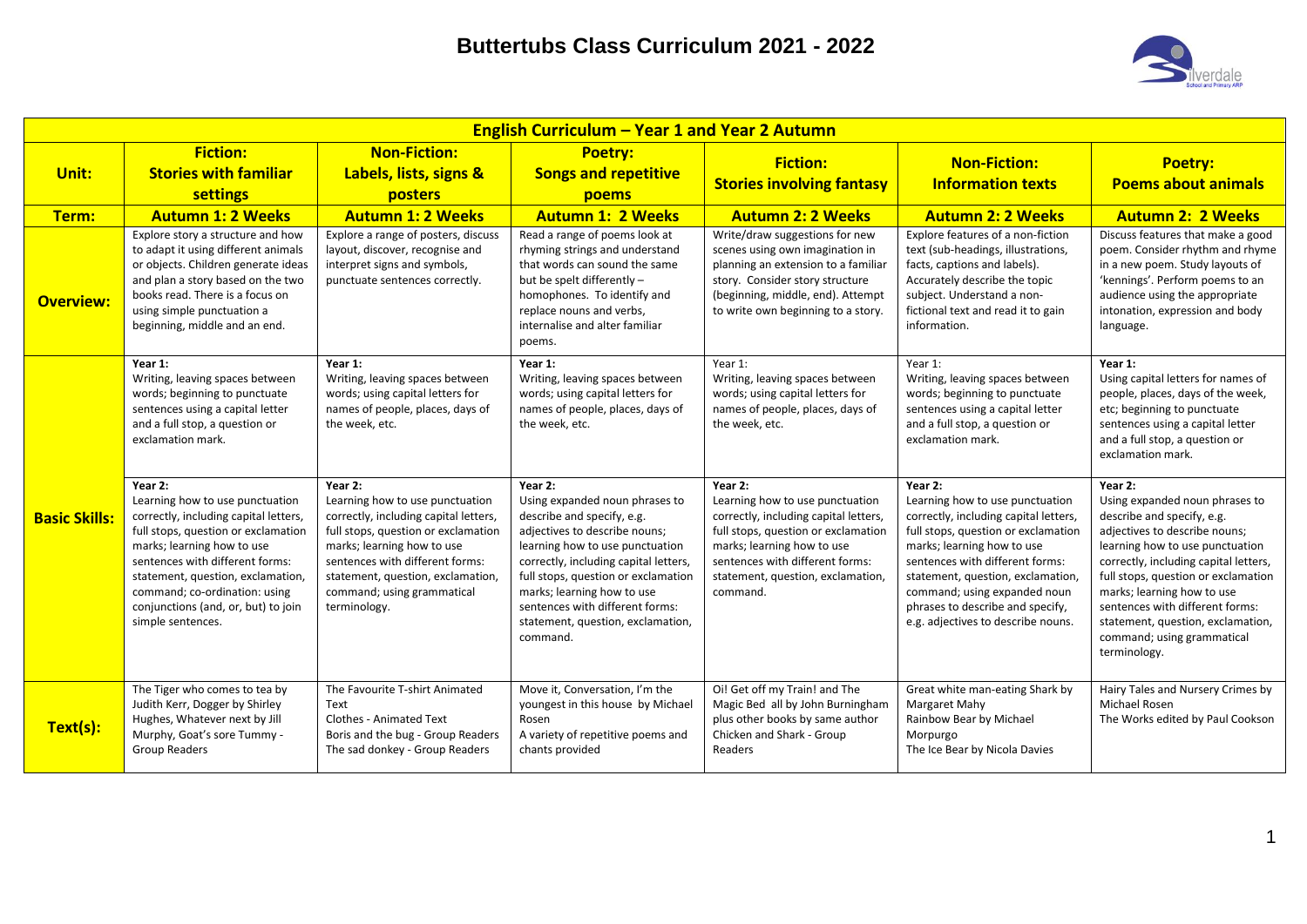

|                                | <b>English Curriculum – Year 1 and Year 2 Spring</b>                                                                                                                                                                                                                                                   |                                                                                                                                                                                                                                                                      |                                                                                                                                                                                                                                                                                    |                                                                                                                                                                                                                 |                                                                                                                                                                                                                                                                                                                                                   |                                                                                                                                                                                                                                                                                                                                                                          |  |  |  |  |
|--------------------------------|--------------------------------------------------------------------------------------------------------------------------------------------------------------------------------------------------------------------------------------------------------------------------------------------------------|----------------------------------------------------------------------------------------------------------------------------------------------------------------------------------------------------------------------------------------------------------------------|------------------------------------------------------------------------------------------------------------------------------------------------------------------------------------------------------------------------------------------------------------------------------------|-----------------------------------------------------------------------------------------------------------------------------------------------------------------------------------------------------------------|---------------------------------------------------------------------------------------------------------------------------------------------------------------------------------------------------------------------------------------------------------------------------------------------------------------------------------------------------|--------------------------------------------------------------------------------------------------------------------------------------------------------------------------------------------------------------------------------------------------------------------------------------------------------------------------------------------------------------------------|--|--|--|--|
| Unit:                          | <b>Fiction:</b><br><b>Non-Fiction:</b><br><b>Traditional Tales from</b><br><b>Instructions</b><br>different cultures                                                                                                                                                                                   |                                                                                                                                                                                                                                                                      | <b>Poetry:</b><br><b>Playing with language</b>                                                                                                                                                                                                                                     | <b>Fiction:</b><br><b>Stories involving</b><br>fantasy                                                                                                                                                          | <b>Non-Fiction:</b><br><b>Recounts</b>                                                                                                                                                                                                                                                                                                            | <b>Poetry:</b><br><b>The Senses</b>                                                                                                                                                                                                                                                                                                                                      |  |  |  |  |
| Term:                          | <b>Spring 1: 2 Weeks</b>                                                                                                                                                                                                                                                                               | <b>Spring 1:2 Weeks</b>                                                                                                                                                                                                                                              | <b>Spring 1: 2 Weeks</b>                                                                                                                                                                                                                                                           | <b>Spring 2: 2 Weeks</b>                                                                                                                                                                                        | <b>Spring 2: 2 Weeks</b>                                                                                                                                                                                                                                                                                                                          | <b>Spring 2: 2 Weeks</b>                                                                                                                                                                                                                                                                                                                                                 |  |  |  |  |
| <b>Overview:</b>               | Read text discuss book and identify a<br>problem, describe a character and<br>setting. Compare Chinese and western<br>dragons. Use conjunctions to extend a<br>sentence.                                                                                                                               | Write short simple sentences. Write<br>instructions using bossy language.<br>Discuss and plan instructions. Use<br>notes to organise and write a list and<br>instructions demonstrating the correct<br>layout.                                                       | Listen to a range of tongue twisters and<br>poems. Identify and experiment with<br>words of the same initial/vowel sound.<br>Create word banks of similar words. Write<br>own tongue twisters using capital letters<br>for names and the start of lines.                           | Discuss the story, characters and<br>illustrations in detail and predict<br>what might happen. Plan a story<br>using story pegs using a familiar<br>structure. Share and talk through<br>planning ideas.        | Make notes for a list of events with<br>support. Look at vocabulary that<br>expresses the passing of time. Write<br>sentences from someone else's point of<br>view. Learn about the structure of<br>recounts, plan and write using time<br>conjunctions.                                                                                          | Recite a poem from heart. Write ideas in<br>note form. Use a writing frame to write<br>a poem. Evaluate own work and<br>perform to peers and adults.                                                                                                                                                                                                                     |  |  |  |  |
|                                | Year 1:<br>Beginning to use capital letters from<br>proper names; beginning to punctuate<br>sentences using a capital letter and a<br>full stop, a question or exclamation<br>mark.                                                                                                                    | Year 1:<br>Beginning to punctuate sentences<br>correctly, using a capital letter at the<br>start and a full stop at the end.                                                                                                                                         | Year 1:<br>Beginning to punctuate sentences<br>correctly, using a capital letter at the start<br>and a full stop at the end; using capital<br>letters for the names of people, places,<br>days of the week, etc.                                                                   | Year 1:<br>Writing, leaving spaces between<br>words; forming lowercase letters<br>correctly; beginning to punctuate<br>sentences correctly, using capital<br>letters at the start and full stops at<br>the end. | Year 1:<br>Beginning to punctuate sentences using<br>a capital letter and a full stop, a question<br>or exclamation mark; beginning to use<br>past tense and to differentiate it from<br>present tense.                                                                                                                                           | Year 1:<br>Using capital letters for the names of<br>people, places, days of the week, etc;<br>beginning to punctuate sentences using<br>a capital letter and a full stop, a<br>question or exclamation mark.                                                                                                                                                            |  |  |  |  |
| <b>Basic</b><br><b>Skills:</b> | Year 2:<br>Learning how to use punctuation<br>correctly, incl. capital letters, full stops,<br>question or exclamation marks; co-<br>ordination: using conjunctions (and,<br>or, but) to join simple sentences;<br>subordination: using a variety of<br>conjunctions to create subordinate<br>clauses. | Year 2:<br>Learning how to use punctuation<br>correctly, incl. capital letters, full stops<br>question or exclamation marks;<br>learning how to use sentences with<br>different forms: statement, question,<br>exclamation, command; use<br>grammatical terminology. | Year 2:<br>Using expanded noun phrases to describe<br>and specify, e.g. adjectives to describe<br>nouns; learning how to use punctuation<br>correctly, incl. capital letters, full stops,<br>question or exclamation marks; beginning<br>to use present and past tenses correctly. | Year 2:<br>Using adjectives to modify nouns;<br>create expanded noun phrases;<br>learning how to use punctuation<br>correctly, incl. capital letters, full<br>stops, question or exclamation<br>marks.          | Year 2:<br>Learning how to use punctuation<br>correctly, incl. capital letters, full stops,<br>question or exclamation marks; co-<br>ordination: using conjunctions (and, or,<br>but) to join simple sentences;<br>subordination: using a variety of<br>conjunctions to create subordinate<br>clauses; using past tense correctly in<br>recounts. | Year 2:<br>Using expanded noun phrases to<br>describe and specify, e.g. adjectives to<br>describe nouns; learning how to use<br>punctuation correctly, incl. capital<br>letters, full stops, question or<br>exclamation marks; learning how to use<br>sentences with different forms:<br>statement, question, exclamation,<br>command; using grammatical<br>terminology. |  |  |  |  |
| Text(s):                       | The Dragon Machine by Helen Ward<br>Sunilla and the dolphins - Group<br>Readers                                                                                                                                                                                                                        | Thad Gets to the Moon - Animated<br>Text<br>Stop that sound - Group Readers                                                                                                                                                                                          | The Works Chosen by Paul Cookson<br>Walking the bridge of your nose Selected<br>by Michael Rosen<br>The Works Key Stage 1 chosen by Pie<br>Corbett, A variety of poems and chants<br>provided                                                                                      | The Whales' Song by Dylan Sheldon<br>and Gary Blythe                                                                                                                                                            | Farmer Duck by Martin Waddell and<br>Helen Oxenbury<br>The Animals' Outing - Group Readers                                                                                                                                                                                                                                                        | The Works Chosen by Paul Cookson<br>The Works 3 Chosen by Paul Cookson<br>Read Me First Chosen by Louise<br>Bolongaro                                                                                                                                                                                                                                                    |  |  |  |  |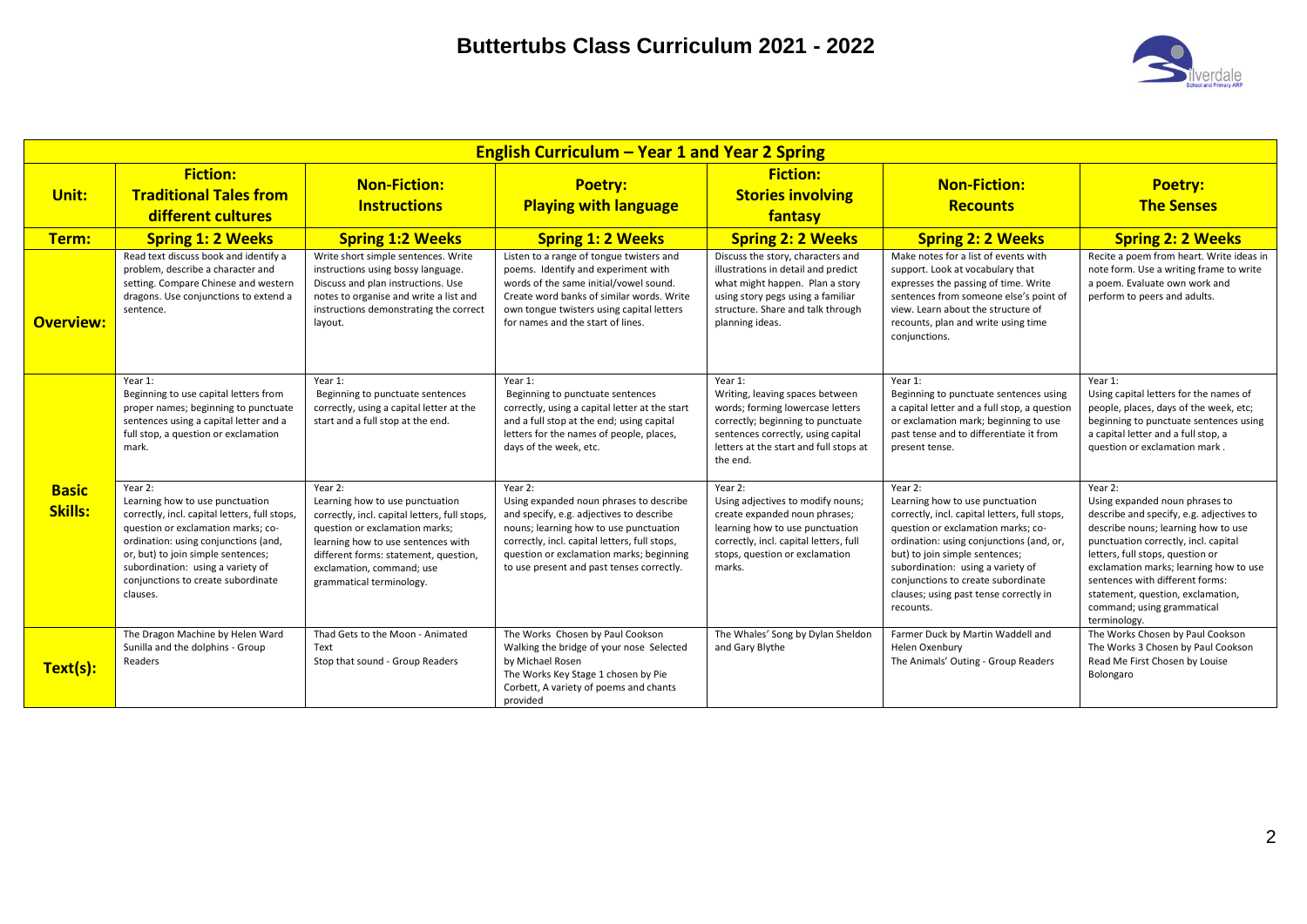

|                      | <b>English Curriculum - Year 1 and Year 2 Summer</b>                                                                                                                                                                                                                      |                                                                                                                                                                                                                                                                                                                                    |                                                                                                                                                                                                                                                   |                                                                                                                                                                                                                                                                                                                                                    |                                                                                                                                                                                                                                                                                                                          |                                                                                                                                                                                                                                                                                                                                      |  |  |  |  |
|----------------------|---------------------------------------------------------------------------------------------------------------------------------------------------------------------------------------------------------------------------------------------------------------------------|------------------------------------------------------------------------------------------------------------------------------------------------------------------------------------------------------------------------------------------------------------------------------------------------------------------------------------|---------------------------------------------------------------------------------------------------------------------------------------------------------------------------------------------------------------------------------------------------|----------------------------------------------------------------------------------------------------------------------------------------------------------------------------------------------------------------------------------------------------------------------------------------------------------------------------------------------------|--------------------------------------------------------------------------------------------------------------------------------------------------------------------------------------------------------------------------------------------------------------------------------------------------------------------------|--------------------------------------------------------------------------------------------------------------------------------------------------------------------------------------------------------------------------------------------------------------------------------------------------------------------------------------|--|--|--|--|
| Unit:                | <b>Fiction:</b><br><b>Fairy stories</b>                                                                                                                                                                                                                                   | <b>Non-Fiction:</b><br><b>Letters</b>                                                                                                                                                                                                                                                                                              | <b>Poetry:</b><br><b>Poems on a theme:</b><br><b>The Sea</b>                                                                                                                                                                                      | <b>Fiction:</b><br><b>Classic contemporary</b><br>fiction                                                                                                                                                                                                                                                                                          | <b>Non-Fiction:</b><br><b>Information texts:</b><br><b>Mini beasts</b>                                                                                                                                                                                                                                                   | <b>Poetry:</b><br><b>Traditional poems:</b>                                                                                                                                                                                                                                                                                          |  |  |  |  |
| Term:                | <b>Summer 1: 2 Weeks</b>                                                                                                                                                                                                                                                  | <b>Summer 1: 2 Weeks</b>                                                                                                                                                                                                                                                                                                           | <b>Summer 1: 2 Weeks</b>                                                                                                                                                                                                                          | <b>Summer 2: 2 Weeks</b>                                                                                                                                                                                                                                                                                                                           | <b>Summer 2: 2 Weeks</b>                                                                                                                                                                                                                                                                                                 | <b>Summer 2: 2 Weeks</b>                                                                                                                                                                                                                                                                                                             |  |  |  |  |
| <b>Overview:</b>     | Read a range of traditional fairy tales.<br>Look at the type of language used.<br>Discuss features of a fairy tale.<br>Structure a story using a story<br>map/story board.                                                                                                | Understand that letters and post cards<br>convey information. Locating features<br>of letters. Know that letters can ask for<br>information. Writing a letter to ask a<br>question. Write a reply to share<br>information.                                                                                                         | Discussing and comparing poems about<br>similar themes. Identify and write<br>emotions. Identify the similarities and<br>differences between poems. Talk about<br>own experiences and special memories                                            | Discuss and answer questions about<br>the story. Write descriptive words and<br>phrases about a setting and explore<br>characters feelings. Browse, read and<br>discuss animal books.                                                                                                                                                              | Discuss features of an information<br>book. Attempt to what features are<br>missing from some information texts.<br>Research and use facts they have<br>memorised to write a simple<br>information text.                                                                                                                 | Becoming familiar with an author of<br>traditional stories and poems. Sharing<br>reasons for your opinions. Writing their<br>own poem to retell a known story<br>including questions, exclamations and<br>rhyming couplets.                                                                                                          |  |  |  |  |
|                      | Year 1:<br>Beginning to punctuate sentences using<br>a capital letter and a full stop, a<br>question or exclamation mark; joining<br>words and joining clauses using 'and';<br>using a capital letter for names, days of<br>the week, etc.                                | Year 1:<br>Beginning to punctuate sentences<br>correctly, using a capital letter at the<br>start and a full stop at the end; leaving<br>spaces between words; using a capital<br>letter for names, days and for 'I'; using<br>'and' to join words and clauses.                                                                     | Year 1:<br>Beginning to punctuate sentences<br>correctly, using a capital letter at the<br>start and a full stop at the end; using<br>capital letters for the names of people,<br>places, days of the week, etc; leaving<br>spaces between words. | Year 1:<br>Writing, leaving spaces between words;<br>beginning to punctuate sentences<br>correctly, using capital letters at the<br>start and full stops at the end; using an<br>exclamation mark and a question mark<br>correctly.                                                                                                                | Year 1:<br>Beginning to punctuate sentences using<br>a capital letter and a full stop, a<br>question or exclamation mark.                                                                                                                                                                                                | Year 1:<br>Using capital letters for the names of<br>people, places, days of the week, the<br>beginning of lines in poems; beginning<br>to punctuate sentences using a capital<br>letter and a full stop, a question or<br>exclamation mark.                                                                                         |  |  |  |  |
| <b>Basic Skills:</b> | Year 2:<br>Learning how to use punctuation<br>correctly, incl. capital letters, full stops,<br>question or exclamation marks; using<br>present and past tenses correctly and<br>consistently; using apostrophes for<br>contracted forms; using the grammar<br>for Year 2. | Year 2:<br>Learning how to use punctuation<br>correctly, incl. capital letters, full stops,<br>question or exclamation marks;<br>learning how to use sentences with<br>different forms: statement, question,<br>exclamation, command; using<br>subordination and co-ordination.<br>writing sentences with more than one<br>clause. | Year 2:<br>Using expanded noun phrases to<br>describe and specify, e.g. adjectives to<br>describe nouns; learning how to use<br>punctuation correctly, incl. capital<br>letters, full stops, question or<br>exclamation marks.                    | Year 2:<br>Learning how to use punctuation<br>correctly, incl. capital letters, full stops,<br>question or exclamation marks; using<br>present and past tenses correctly and<br>consistently; using sentences with<br>different forms: statement, question,<br>exclamation and command; using<br>expanded noun phrases to describe and<br>specify. | Year 2:<br>Learning how to use punctuation<br>correctly, incl. capital letters, full stops,<br>question or exclamation marks; using<br>sentences with different forms:<br>questions, exclamations, statements<br>and commands; using subordination<br>and co-ordination, writing sentences<br>with more than one clause. | Year 2:<br>Using expanded noun phrases to<br>describe and specify, e.g. adjectives to<br>describe nouns; learn how to use<br>punctuation correctly, incl. capital<br>letters, full stops, question or<br>exclamation marks; learning how to use<br>sentences with different forms:<br>statement, question, exclamation,<br>commands. |  |  |  |  |
| Text(s):             | Hansel and Gretel by Anthony Browne<br>Hansel and Gretel - Group Reader<br>Rapunzel by Sarah Gibb                                                                                                                                                                         | Dear Zoo by Rod Campbell<br>Dear Greenpeace by Simon James<br>Letters from the Zoo - Group Reader                                                                                                                                                                                                                                  | Where the forest meets the sea by<br>Jeannie Baker<br>Poems by Celia Warren (provided in<br>resources)<br>A variety of poems and chants provided                                                                                                  | The Sand Horse by Ann Turnbull and<br>Michael Foreman<br>Jo Jo The Melon Donkey by Michael<br>Morpurgo<br>Chicken and Shark - G.R                                                                                                                                                                                                                  | Yucky Worms by Vivian French<br>(optional)<br>A variety of books on Minibeasts<br>Worms - Animated Tale                                                                                                                                                                                                                  | Winnie the Pooh, When we were very<br>young, Now we are six All by A.A.<br>Milne                                                                                                                                                                                                                                                     |  |  |  |  |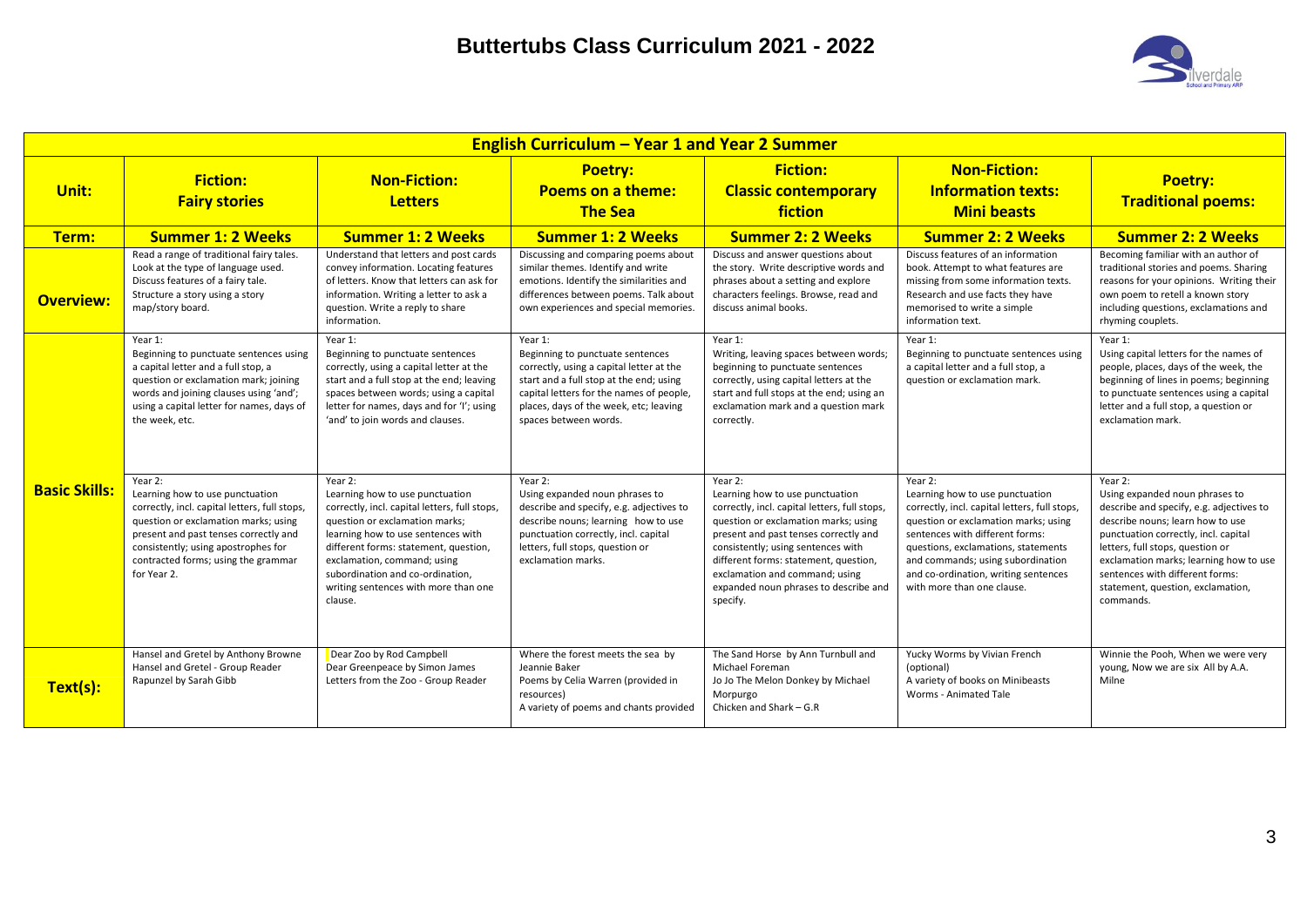

| Maths Curriculum - Year 1 Autumn |                                                                                                                                                                                                             |                                                                                                                                                                                                |                                                                                                        |                                                                                                                                                                                                             |                                                                                                                                                                                                           |                                                                                                                                                                   |  |  |  |
|----------------------------------|-------------------------------------------------------------------------------------------------------------------------------------------------------------------------------------------------------------|------------------------------------------------------------------------------------------------------------------------------------------------------------------------------------------------|--------------------------------------------------------------------------------------------------------|-------------------------------------------------------------------------------------------------------------------------------------------------------------------------------------------------------------|-----------------------------------------------------------------------------------------------------------------------------------------------------------------------------------------------------------|-------------------------------------------------------------------------------------------------------------------------------------------------------------------|--|--|--|
| Unit:                            | <b>Place Value: Within 1</b>                                                                                                                                                                                | <b>Addition and</b><br>Subtraction:<br><b>Within 10</b>                                                                                                                                        | <b>Geometry: Shape</b>                                                                                 | <b>Place Value: Within</b><br>20                                                                                                                                                                            | <b>Place value: Within 20</b>                                                                                                                                                                             | <b>Consolidation</b>                                                                                                                                              |  |  |  |
| Term:                            | <b>Autumn 1: 4 Weeks</b>                                                                                                                                                                                    | <b>Autumn 1: 2 Weeks</b>                                                                                                                                                                       | <b>Autumn 2: 2 Weeks</b>                                                                               | <b>Autumn 2: 1 Weeks</b>                                                                                                                                                                                    | <b>Autumn 2: 2 Weeks</b>                                                                                                                                                                                  | <b>Autumn 2: 1 Week</b>                                                                                                                                           |  |  |  |
| <b>Overview:</b>                 | I can count to and across 100.<br>forwards and backwards,<br>beginning with 0 or 1 from any<br>given number.                                                                                                | I can read, write and interpret<br>mathematical statements<br>involving addition $(+)$ ,<br>subtraction $(-)$ and equals $(=)$<br>signs.                                                       | I can recognise and name<br>common 2-D shapes, including<br>rectangle, square, circle and<br>triangle. | I can count to and across 100.<br>forwards and backwards.<br>beginning with 0 or 1 from any<br>given number.                                                                                                | I can count to and across 100.<br>forwards and backwards.<br>beginning with 0 or 1 from any<br>given number                                                                                               | Students will consolidate their<br>learning from across the term<br>with any further interventions to<br>support gaps in learning being<br>taught and reinforced. |  |  |  |
|                                  | I can count, read and write<br>numbers to 10 in numerals and<br>words.                                                                                                                                      | I can represent and use number<br>bonds and related subtraction<br>facts within 20.                                                                                                            | I can recognise and name<br>common 3D shapes, including,<br>cubes, cuboids, pyramids and<br>spheres.   | I can count. read and write<br>numbers to 10 in numerals and<br>words.                                                                                                                                      | I can count, read and write<br>numbers to 10 in numerals and<br>words.                                                                                                                                    |                                                                                                                                                                   |  |  |  |
|                                  | I can identify one more or one<br>less from any number.                                                                                                                                                     | I can add and subtract one-digit<br>and two-digit numbers to 20,<br>including 0.                                                                                                               |                                                                                                        | I can identify one more or one<br>less from any number.                                                                                                                                                     | can identify one more or one<br>less from any number                                                                                                                                                      |                                                                                                                                                                   |  |  |  |
|                                  | I can identify and represent<br>numbers using objects and<br>pictorial representations<br>including the number line, and<br>use the language of: equal to,<br>more than, less than (fewer),<br>most, least. | I can solve one-step problems<br>that involve addition and<br>subtraction, using concrete<br>objects and pictorial<br>representations, and missing<br>number problems such as $7 = ?$<br>$-9.$ |                                                                                                        | I can identify and represent<br>numbers using objects and<br>pictorial representations<br>including the number line, and<br>use the language of: equal to,<br>more than, less than (fewer),<br>most. least. | can identify and represent<br>numbers using objects and<br>pictorial representations<br>including the number line, and<br>use the language of: equal to,<br>more than, less than (fewer),<br>most, least. |                                                                                                                                                                   |  |  |  |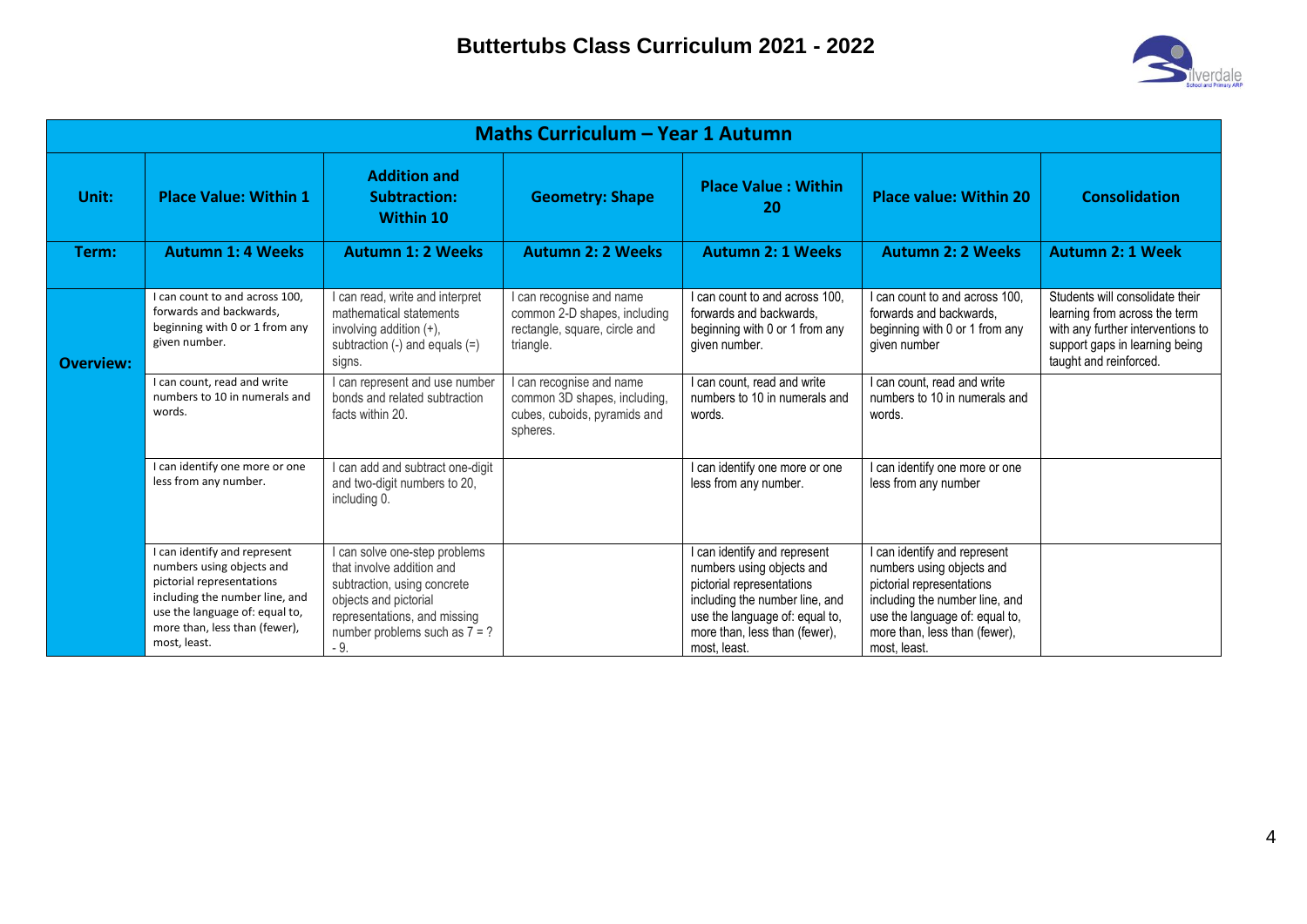

|                  | <b>Maths Curriculum – Year 1 Spring</b>                                                                                                                                                       |                                                                                                                                                                                                             |                                                                                                                          |                                                                                                                          |                                                                                                                                   |                                                                                                                                   |  |  |  |  |
|------------------|-----------------------------------------------------------------------------------------------------------------------------------------------------------------------------------------------|-------------------------------------------------------------------------------------------------------------------------------------------------------------------------------------------------------------|--------------------------------------------------------------------------------------------------------------------------|--------------------------------------------------------------------------------------------------------------------------|-----------------------------------------------------------------------------------------------------------------------------------|-----------------------------------------------------------------------------------------------------------------------------------|--|--|--|--|
| Unit:            | <b>Addition and</b><br><b>Subtraction:</b><br>Within 20                                                                                                                                       | <b>Place Value: Within 50</b><br>and Multiples (2, 5, 10)                                                                                                                                                   | <b>Place Value: Within 50</b><br>and Multiples (2, 5, 10)                                                                | <b>Measurement: Length</b><br>and Height                                                                                 | <b>Measurement:</b><br><b>Weight and Volume</b>                                                                                   | <b>Consolidation</b>                                                                                                              |  |  |  |  |
| Term:            | <b>Spring 1: 4 Weeks</b>                                                                                                                                                                      | <b>Spring 1: 2 Weeks</b>                                                                                                                                                                                    | Spring 1: 1 Week                                                                                                         | <b>Spring 2: 2 Weeks</b>                                                                                                 | <b>Spring 2: 2 Weeks</b>                                                                                                          | <b>Spring 2: 1 Week</b>                                                                                                           |  |  |  |  |
| <b>Overview:</b> | I can read, write and interpret<br>mathematical statements<br>involving addition (+),<br>subtraction $(-)$ and equals $(=)$<br>signs.                                                         | I can count to and across 100.<br>forwards and backwards,<br>beginning with 0 or 1 from any<br>given number.                                                                                                | I can begin to measure and<br>record lengths and heights e.g.<br>long/short, longer/shorter,<br>tall/short, double/half. | I can begin to measure and<br>record lengths and heights e.g.<br>long/short, longer/shorter,<br>tall/short, double/half. | I can begin to measure and<br>record mass and weight e.g.<br>heavy/light, heavier than/lighter<br>than.                           | I can begin to measure and<br>record mass and weight e.g.<br>heavy/light, heavier than/lighter<br>than.                           |  |  |  |  |
|                  | I can represent and use number<br>bonds and related subtraction<br>facts within 20.                                                                                                           | I can count, read and write<br>numbers to 10 in numerals and<br>words.                                                                                                                                      |                                                                                                                          |                                                                                                                          | I can begin to measure and<br>record capacity and volume e.g.<br>full/empty, more than/less than,<br>half/half full/quarter full. | I can begin to measure and<br>record capacity and volume e.g.<br>full/empty, more than/less than,<br>half/half full/quarter full. |  |  |  |  |
|                  | I can add and subtract one-digit<br>and two-digit numbers to 20,<br>including 0.                                                                                                              | I can identify one more or one<br>less from any number.                                                                                                                                                     |                                                                                                                          |                                                                                                                          |                                                                                                                                   |                                                                                                                                   |  |  |  |  |
|                  | I can solve one-step problems<br>that involve addition and<br>subtraction, using concrete<br>objects and pictorial<br>representations, and missing<br>number problems such as $7 = ? -$<br>9. | I can identify and represent<br>numbers using objects and<br>pictorial representations<br>including the number line, and<br>use the language of: equal to,<br>more than, less than (fewer),<br>most, least. |                                                                                                                          |                                                                                                                          |                                                                                                                                   |                                                                                                                                   |  |  |  |  |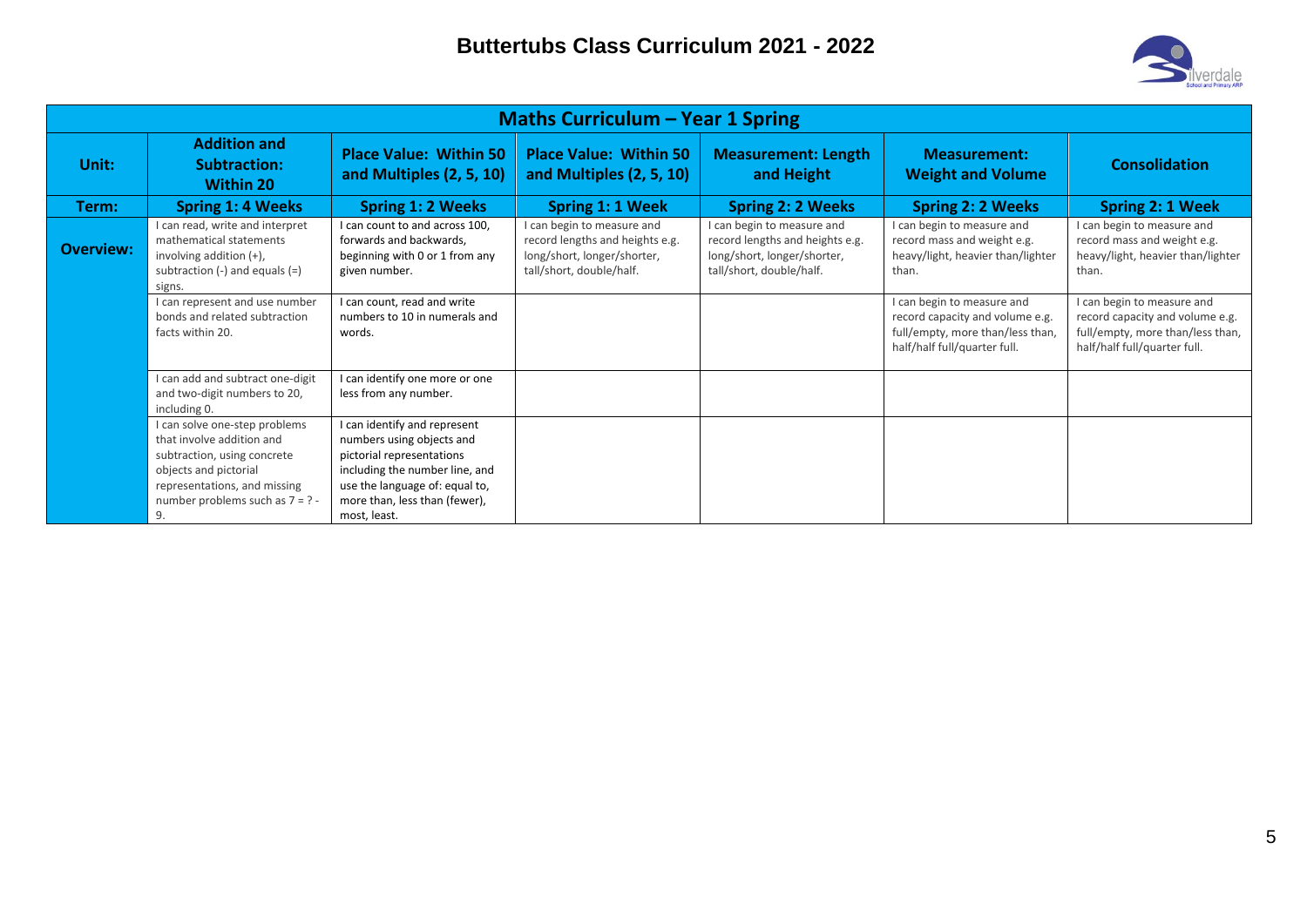

|                  | <b>Maths Curriculum - Year 1 Summer</b>                                                                                                                                                                           |                                                                                                          |                                                                                                                        |                                                                                                                                                                                                                   |                                                                                            |                                                                                                  |                                                                                                                                                                      |  |  |  |  |
|------------------|-------------------------------------------------------------------------------------------------------------------------------------------------------------------------------------------------------------------|----------------------------------------------------------------------------------------------------------|------------------------------------------------------------------------------------------------------------------------|-------------------------------------------------------------------------------------------------------------------------------------------------------------------------------------------------------------------|--------------------------------------------------------------------------------------------|--------------------------------------------------------------------------------------------------|----------------------------------------------------------------------------------------------------------------------------------------------------------------------|--|--|--|--|
| Unit:            | <b>Multiplication &amp;</b><br><b>Division: Multiples</b><br>2, 5, 10                                                                                                                                             | <b>Fractions</b>                                                                                         | <b>Geometry: Position</b><br>and Direction                                                                             | <b>Place Value</b><br>(within 100)                                                                                                                                                                                | <b>Measurement:</b><br><b>Money</b>                                                        | <b>Measurement:</b><br><b>Time</b>                                                               | <b>Consolidation</b>                                                                                                                                                 |  |  |  |  |
| Term:            | <b>Summer 1:</b><br><b>3 Weeks</b>                                                                                                                                                                                | <b>Summer 1:</b><br>2 Weeks                                                                              | <b>Summer 1: 1 Week</b>                                                                                                | <b>Summer 2:</b><br>3 Weeks                                                                                                                                                                                       | <b>Summer 2: 1 Week</b>                                                                    | <b>Summer 2:</b><br>2 Weeks                                                                      | <b>Summer 2: 1 Week</b>                                                                                                                                              |  |  |  |  |
| <b>Overview:</b> | I can count to and<br>across 100, forwards<br>and backwards,<br>beginning with 0 or 1<br>from any given number.                                                                                                   | I can recognise, find and<br>name a half as 1 of 2<br>equal parts of an object,<br>shape or quantity.    | I can describe position,<br>directions and<br>movements, including<br>whole, half, quarter and<br>three-quarter turns. | I can count to and<br>across 100, forwards<br>and backwards,<br>beginning with 0 or 1<br>from any given number.                                                                                                   | I can recognise and<br>know the value of<br>different denominations<br>of coins and notes. | I can begin to solve<br>practical problems for<br>time e.g.<br>quicker/slower,<br>earlier/later. | Students will consolidate<br>their learning from across<br>the term with any further<br>interventions to support<br>gaps in learning being<br>taught and reinforced. |  |  |  |  |
|                  | I can count, read and<br>write numbers to 10 in<br>numerals and words.                                                                                                                                            | I can recognise, find and<br>name a quarter as 1 of 4<br>equal parts of an object,<br>shape or quantity. |                                                                                                                        | I can count, read and<br>write numbers to 10 in<br>numerals and words.                                                                                                                                            |                                                                                            |                                                                                                  |                                                                                                                                                                      |  |  |  |  |
|                  | I can identify one more<br>or one less from any<br>number.                                                                                                                                                        |                                                                                                          |                                                                                                                        | I can identify one more<br>or one less from any<br>number.                                                                                                                                                        |                                                                                            |                                                                                                  |                                                                                                                                                                      |  |  |  |  |
|                  | I can identify and<br>represent numbers<br>using objects and<br>pictorial representations<br>including the number<br>line, and use the<br>language of: equal to,<br>more than, less than<br>(fewer), most, least. |                                                                                                          |                                                                                                                        | I can identify and<br>represent numbers<br>using objects and<br>pictorial representations<br>including the number<br>line, and use the<br>language of: equal to,<br>more than, less than<br>(fewer), most, least. |                                                                                            |                                                                                                  |                                                                                                                                                                      |  |  |  |  |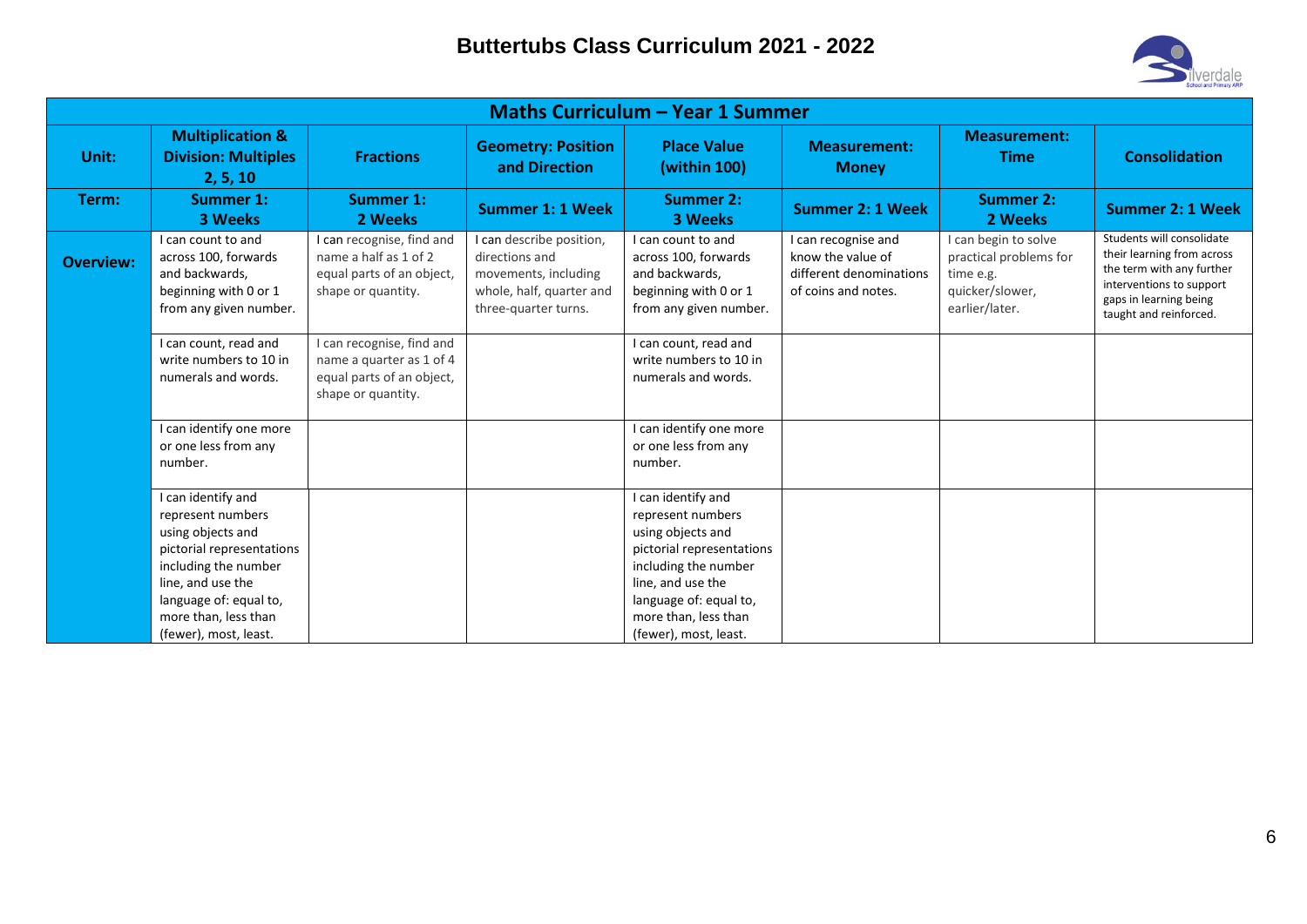

|                  | <b>Maths Curriculum - Year 2 Autumn</b>                                                                             |                                                                                                                                                                                                        |                                                                                                                                                    |                                                                                     |                                                                                                                                                                                                                           |  |  |  |  |  |
|------------------|---------------------------------------------------------------------------------------------------------------------|--------------------------------------------------------------------------------------------------------------------------------------------------------------------------------------------------------|----------------------------------------------------------------------------------------------------------------------------------------------------|-------------------------------------------------------------------------------------|---------------------------------------------------------------------------------------------------------------------------------------------------------------------------------------------------------------------------|--|--|--|--|--|
| Unit:            | <b>Place Value</b>                                                                                                  | <b>Addition and Subtraction</b>                                                                                                                                                                        | <b>Addition and Subtraction</b>                                                                                                                    | <b>Measurement: Money</b>                                                           | <b>Multiplication and Division</b>                                                                                                                                                                                        |  |  |  |  |  |
| Term:            | <b>Autumn 1: 3 Weeks</b>                                                                                            | <b>Autumn 1: 3 Weeks</b>                                                                                                                                                                               | <b>Autumn 2: 2 Weeks</b>                                                                                                                           | <b>Autumn 2: 2 Weeks</b>                                                            | <b>Autumn 2: 2 Weeks</b>                                                                                                                                                                                                  |  |  |  |  |  |
|                  | I can count in steps of 2, 3, and 5 from<br>0, and in 10s from any number, forward<br>and backward.                 | I can solve problems with addition and<br>subtraction using concrete objects and<br>pictorial representations, including<br>those involving numbers, quantities and<br>measures.                       | I can add and subtract numbers using<br>concrete objects, pictorial<br>representations, and mentally,<br>including:<br>adding 3 one-digit numbers. | I can recognise and use symbols for<br>pounds $(E)$ and pence $(p)$ .               | I can recall and use multiplication and<br>division facts for the 2, 5 and 10<br>multiplication tables, including<br>recognising odd and even numbers.                                                                    |  |  |  |  |  |
|                  | I can recognise the place value of each<br>digit in a two-digit number (10s, 1s).                                   | I can recall and use addition and<br>subtraction facts to 20 fluently, and<br>derive and use related facts up to 100.                                                                                  | I can show that addition of two numbers<br>can be done in any order (commutative)<br>and subtraction of one number from<br>another cannot.         | I can combine amounts to make a<br>particular value.                                | I can calculate mathematical statements<br>for multiplication and division within the<br>multiplication tables and write them<br>using the multiplication $(x)$ , division $\left(\div\right)$<br>and equals $(=)$ signs. |  |  |  |  |  |
| <b>Overview:</b> | I can identify, represent and estimate<br>numbers using different<br>representations, including the number<br>line. | I can add and subtract numbers using<br>concrete objects, pictorial<br>representations, and mentally,<br>including:<br>a two-digit number and 1s<br>a two-digit number and 10s<br>2 two-digit numbers. |                                                                                                                                                    | I can find different combinations of coins<br>that equal the same amounts of money. | I can show that multiplication of 2<br>numbers can be done in any order<br>(commutative) and division of 1 number<br>by another cannot.                                                                                   |  |  |  |  |  |
|                  | I can compare and order numbers from<br>0 up to 100; use $\leq$ , $>$ and $=$ signs.                                |                                                                                                                                                                                                        |                                                                                                                                                    |                                                                                     | I can solve problems involving<br>multiplication and division, using<br>materials, arrays, repeated addition,<br>mental methods, and multiplication and<br>division facts, including problems in<br>contexts.             |  |  |  |  |  |
|                  | I can read and write numbers to at<br>least 100 in numerals and in words.                                           |                                                                                                                                                                                                        |                                                                                                                                                    |                                                                                     |                                                                                                                                                                                                                           |  |  |  |  |  |
|                  | I can use place value and number facts<br>to solve problems.                                                        |                                                                                                                                                                                                        |                                                                                                                                                    |                                                                                     |                                                                                                                                                                                                                           |  |  |  |  |  |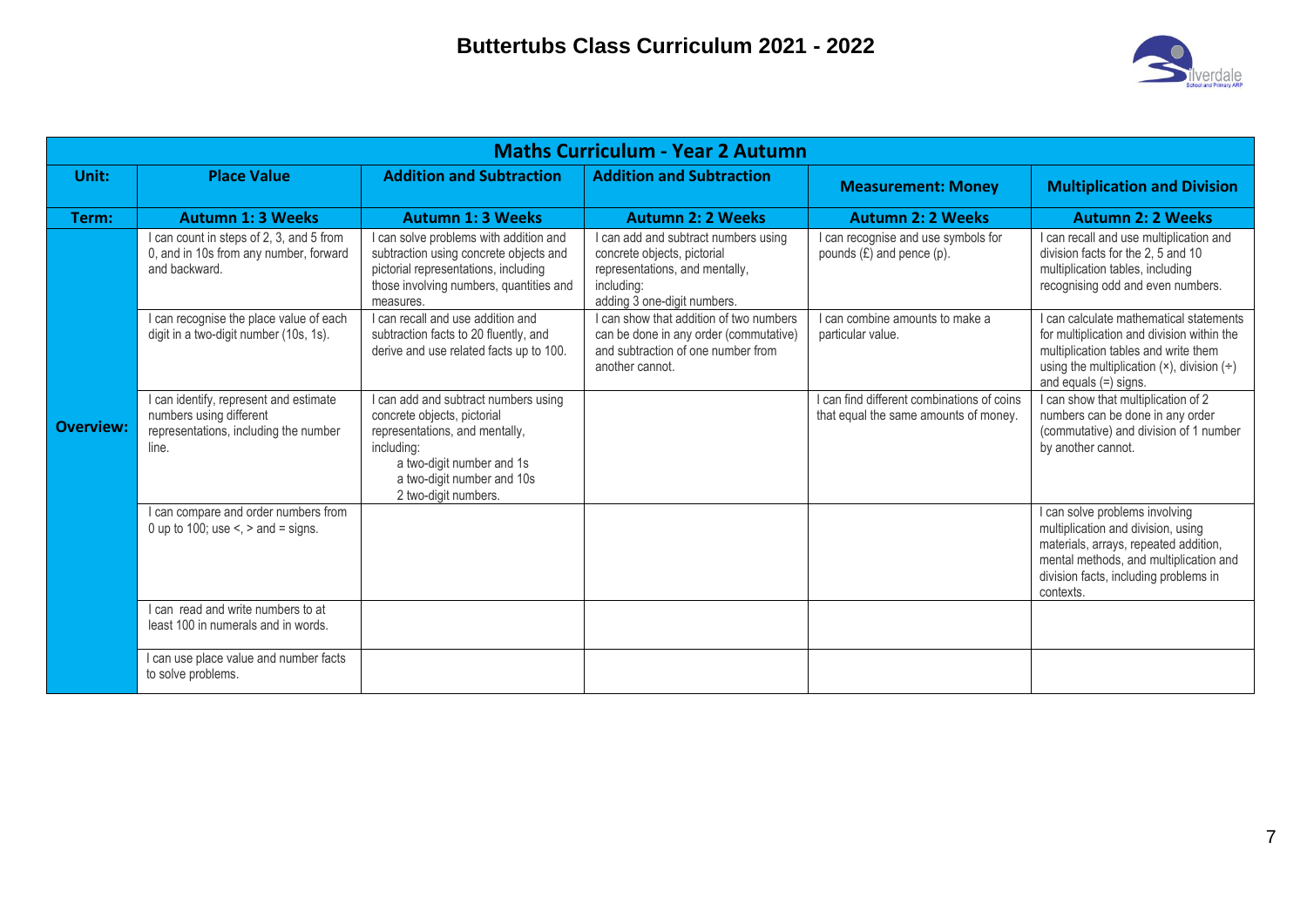

|                  | <b>Maths Curriculum - Year 2 Spring</b>                                                                                                                                                                                 |                                                                                                                                                    |                                                                                                                                                                                                   |                                                                                                                                                                                                          |                                                                                                                                      |                                                                                                                                                                                               |                                                                                                                                                                            |  |  |  |
|------------------|-------------------------------------------------------------------------------------------------------------------------------------------------------------------------------------------------------------------------|----------------------------------------------------------------------------------------------------------------------------------------------------|---------------------------------------------------------------------------------------------------------------------------------------------------------------------------------------------------|----------------------------------------------------------------------------------------------------------------------------------------------------------------------------------------------------------|--------------------------------------------------------------------------------------------------------------------------------------|-----------------------------------------------------------------------------------------------------------------------------------------------------------------------------------------------|----------------------------------------------------------------------------------------------------------------------------------------------------------------------------|--|--|--|
| Unit:            | <b>Multiplication and</b><br><b>Division</b>                                                                                                                                                                            | <b>Statistics</b>                                                                                                                                  | <b>Geometry:</b><br><b>Properties of</b><br><b>Shape</b>                                                                                                                                          | <b>Geometry:</b><br><b>Properties of</b><br><b>Shape</b>                                                                                                                                                 | <b>Fractions</b>                                                                                                                     | <b>Measurement:</b><br><b>Length and Height</b>                                                                                                                                               | <b>Consolidation</b>                                                                                                                                                       |  |  |  |
| Term:            | <b>Spring 1: 2 Weeks</b>                                                                                                                                                                                                | <b>Spring 1: 2 Weeks</b>                                                                                                                           | <b>Spring 1: 2 Weeks</b>                                                                                                                                                                          | <b>Spring 2: 1 Week</b>                                                                                                                                                                                  | <b>Spring 2: 3 Weeks</b>                                                                                                             | Spring 2: 1 Week                                                                                                                                                                              | Spring 2: 1 Week                                                                                                                                                           |  |  |  |
|                  | I can recall and use<br>multiplication and division<br>facts for the 2, 5 and 10<br>multiplication tables,<br>including recognising odd<br>and even numbers.                                                            | I can interpret and<br>construct simple<br>pictograms, tally<br>charts, block diagrams<br>and tables.                                              | I can order and<br>arrange combinations<br>of mathematical<br>objects in patterns<br>and sequences.                                                                                               | I can use mathematical<br>vocabulary to describe<br>position, direction and<br>movement including<br>right angles for<br>quarter, half and<br>three-quarter turns<br>(clockwise and anti-<br>clockwise). | I can recognise, find,<br>name and write<br>fractions 1/3, 1/4, 2/4<br>and 3/4 of a length,<br>shape, set of objects or<br>quantity. | I can choose and use<br>appropriate standard<br>units to estimate and<br>measure length/height<br>in any direction<br>(m/cm); to the nearest<br>appropriate unit, using<br>rulers and scales. | Students will<br>consolidate their<br>learning from across<br>the term with any<br>further interventions<br>to support gaps in<br>learning being taught<br>and reinforced. |  |  |  |
| <b>Overview:</b> | I can show that<br>multiplication of 2<br>numbers can be done in<br>any order (commutative)<br>and division of 1 number<br>by another cannot.                                                                           | I can ask and answer<br>simple questions by<br>counting the number<br>of objects in each<br>category and sorting<br>the categories by<br>quantity. | I can use<br>mathematical<br>vocabulary to<br>describe position,<br>direction and<br>movement including<br>movement in a<br>straight line and<br>distinguishing<br>between rotation as a<br>turn. |                                                                                                                                                                                                          | I can write simple<br>fractions, for example<br>$1/2$ of $6 = 3$ and<br>recognise the<br>equivalence of 2/4<br>and $1/2$ .           | I can compare and<br>order lengths and<br>record the results<br>using $>$ , $<$ and $=$ .                                                                                                     |                                                                                                                                                                            |  |  |  |
|                  | I can calculate<br>mathematical<br>statements for<br>multiplication and<br>division within the<br>multiplication tables and<br>write them using the<br>multiplication (x),<br>division $(+)$ and equals<br>$(=)$ signs. | I can ask and answer<br>questions about<br>totalling and<br>comparing categorical<br>data.                                                         |                                                                                                                                                                                                   |                                                                                                                                                                                                          |                                                                                                                                      |                                                                                                                                                                                               |                                                                                                                                                                            |  |  |  |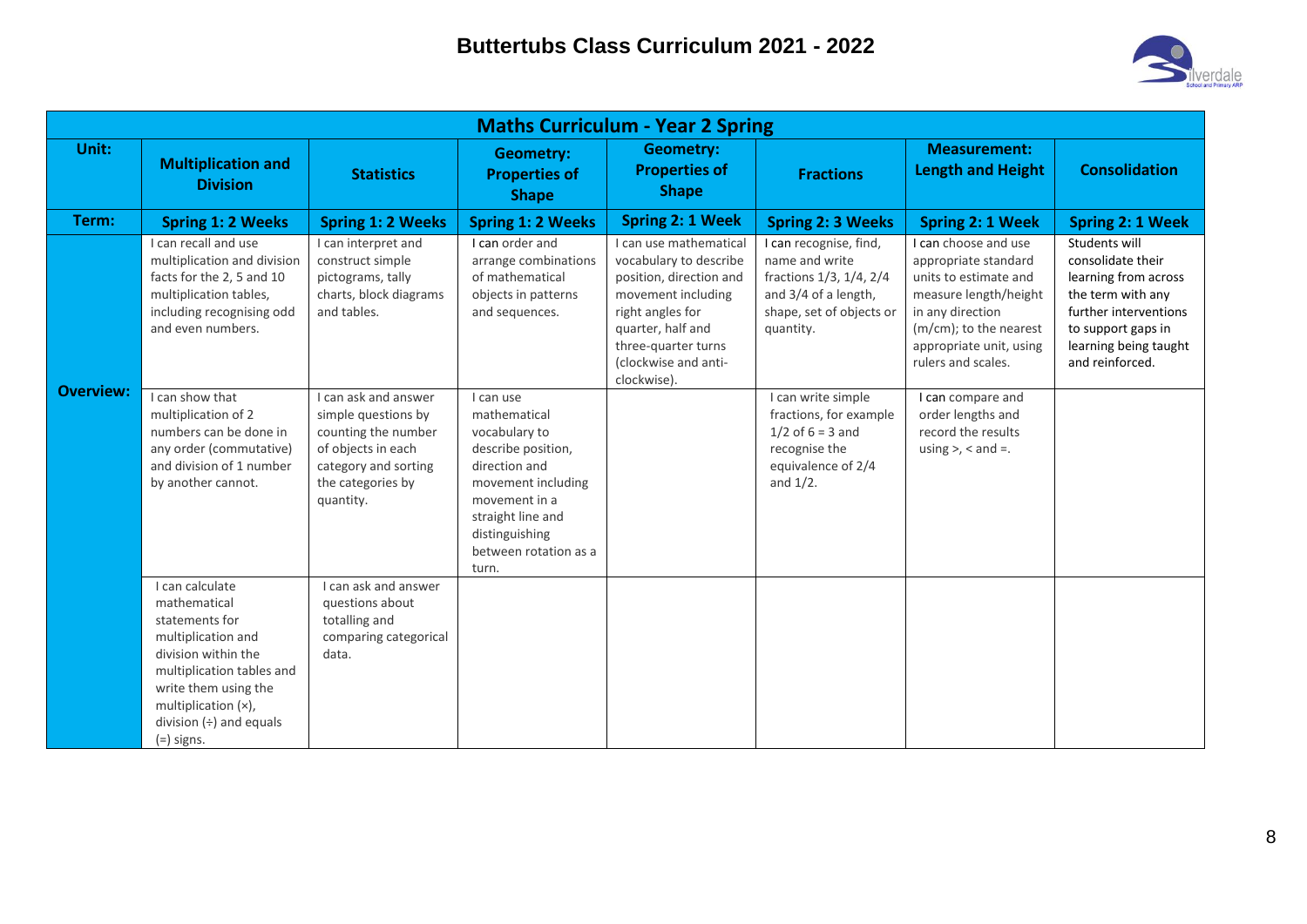

|                  | <b>Maths Curriculum - Year 2 Summer</b>                                                                                                                                                                                                                                                        |                                                                                                                                                                                                               |                                                                                                                                                       |                                                                                                                                                                                                                                           |                                                                                                                                                                   |  |  |  |  |  |  |
|------------------|------------------------------------------------------------------------------------------------------------------------------------------------------------------------------------------------------------------------------------------------------------------------------------------------|---------------------------------------------------------------------------------------------------------------------------------------------------------------------------------------------------------------|-------------------------------------------------------------------------------------------------------------------------------------------------------|-------------------------------------------------------------------------------------------------------------------------------------------------------------------------------------------------------------------------------------------|-------------------------------------------------------------------------------------------------------------------------------------------------------------------|--|--|--|--|--|--|
| Unit:            | <b>Geometry: Position and</b><br><b>Direction</b>                                                                                                                                                                                                                                              | <b>Problem Solving</b>                                                                                                                                                                                        | <b>Measurement: Time</b>                                                                                                                              | <b>Measurement: Mass,</b><br><b>Capacity and Temperature</b>                                                                                                                                                                              | <b>Consolidation</b>                                                                                                                                              |  |  |  |  |  |  |
| Term:            | <b>Summer 1: 3 Weeks</b>                                                                                                                                                                                                                                                                       | <b>Summer 1: 2 Weeks</b>                                                                                                                                                                                      | <b>Summer 1: 2 Weeks</b>                                                                                                                              | <b>Summer 2: 3 Weeks</b>                                                                                                                                                                                                                  | <b>Summer 2: 2 Weeks</b>                                                                                                                                          |  |  |  |  |  |  |
| <b>Overview:</b> | I can order and arrange combinations<br>of mathematical objects in patterns<br>and sequences.                                                                                                                                                                                                  | I can solve problems with<br>addition and subtraction using<br>concrete objects and pictorial<br>representations, including those<br>involving numbers, quantities and<br>measures.                           | I can compare and sequence<br>intervals of time.                                                                                                      | I can choose and use appropriate<br>standard units to estimate and<br>measure mass $(kg/g)$ ;<br>temperature (°C) and capacity<br>(litres/ml) to the nearest<br>appropriate unit, using scales,<br>thermometers and measuring<br>vessels. | Students will consolidate their<br>learning from across the term<br>with any further interventions<br>to support gaps in learning<br>being taught and reinforced. |  |  |  |  |  |  |
|                  | I can use mathematical vocabulary to<br>describe position, direction and<br>movement including movement in a<br>straight line and distinguishing<br>between rotation as a turn and in<br>terms of right angles for quarter, half<br>and three-quarter turns (clockwise and<br>anti-clockwise). | I can solve problems involving<br>multiplication and division, using<br>materials, arrays, repeated<br>addition, mental methods, and<br>multiplication and division facts,<br>including problems in contexts. | I can tell and write the time to<br>five minutes, including quarter<br>past/to the hour and draw the<br>hands on a clock face to show<br>these times. | I can compare and order lengths,<br>mass, volume/capacity and record<br>the results using $>$ , $<$ and $=$ .                                                                                                                             |                                                                                                                                                                   |  |  |  |  |  |  |
|                  |                                                                                                                                                                                                                                                                                                |                                                                                                                                                                                                               | I can understand the number of<br>minutes in an hour and the<br>number of hours in a day.                                                             |                                                                                                                                                                                                                                           |                                                                                                                                                                   |  |  |  |  |  |  |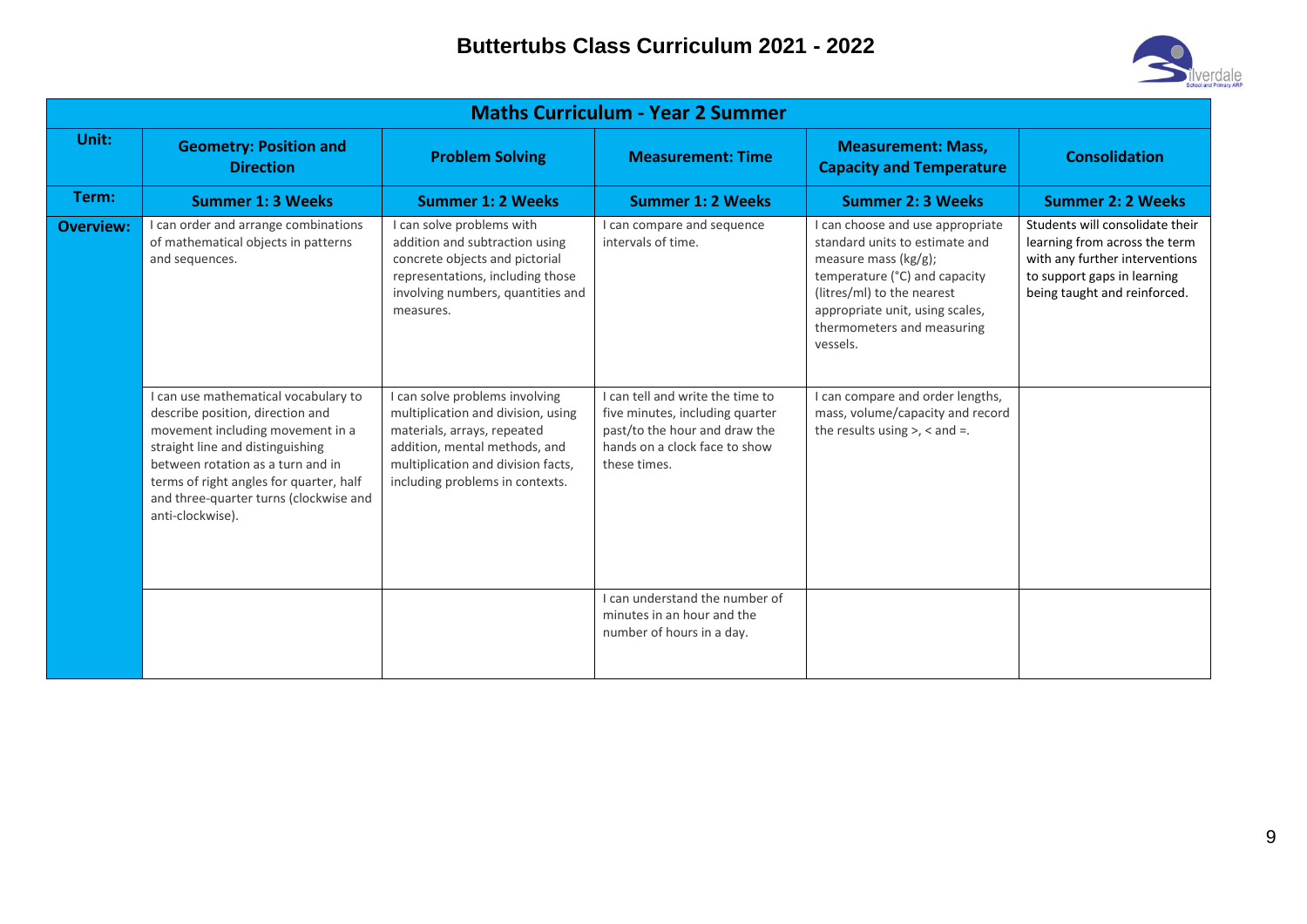

| <b>Unit Title</b>                    | <b>Animals Including</b><br><b>Humans</b>                                                                                                                                                                                                                                                                                                                                                                                                                                                                                | <b>Seasons: Autumn</b><br>and Winter                                                                                                                                                                                                                                                                                                                                                                                                                                                                                        | <b>Everyday Materials</b>                                                                                                                                                                                                                                                                                                                                                                                                                 | <b>Seasons: Spring</b><br>and Summer                                                                                                                                                                                                                                                                                                                                                                                                                                                                                                                                          | <b>Plants</b>                                                                                                                                                                                                                                                                                                                                                              | <b>Scientists and</b><br><b>Inventors</b>                                                                                                                                                                                                                                                                                                                                                                                                                                                                                                                                                             |
|--------------------------------------|--------------------------------------------------------------------------------------------------------------------------------------------------------------------------------------------------------------------------------------------------------------------------------------------------------------------------------------------------------------------------------------------------------------------------------------------------------------------------------------------------------------------------|-----------------------------------------------------------------------------------------------------------------------------------------------------------------------------------------------------------------------------------------------------------------------------------------------------------------------------------------------------------------------------------------------------------------------------------------------------------------------------------------------------------------------------|-------------------------------------------------------------------------------------------------------------------------------------------------------------------------------------------------------------------------------------------------------------------------------------------------------------------------------------------------------------------------------------------------------------------------------------------|-------------------------------------------------------------------------------------------------------------------------------------------------------------------------------------------------------------------------------------------------------------------------------------------------------------------------------------------------------------------------------------------------------------------------------------------------------------------------------------------------------------------------------------------------------------------------------|----------------------------------------------------------------------------------------------------------------------------------------------------------------------------------------------------------------------------------------------------------------------------------------------------------------------------------------------------------------------------|-------------------------------------------------------------------------------------------------------------------------------------------------------------------------------------------------------------------------------------------------------------------------------------------------------------------------------------------------------------------------------------------------------------------------------------------------------------------------------------------------------------------------------------------------------------------------------------------------------|
| <b>Term</b>                          | Autumn (1)                                                                                                                                                                                                                                                                                                                                                                                                                                                                                                               | Autumn (2)                                                                                                                                                                                                                                                                                                                                                                                                                                                                                                                  | Spring (1)                                                                                                                                                                                                                                                                                                                                                                                                                                | Spring (2)                                                                                                                                                                                                                                                                                                                                                                                                                                                                                                                                                                    | Summer (1)                                                                                                                                                                                                                                                                                                                                                                 | Summer (2)                                                                                                                                                                                                                                                                                                                                                                                                                                                                                                                                                                                            |
| <b>No. Wks</b>                       | 8 Weeks                                                                                                                                                                                                                                                                                                                                                                                                                                                                                                                  | 7 Weeks                                                                                                                                                                                                                                                                                                                                                                                                                                                                                                                     | <b>6 Weeks</b>                                                                                                                                                                                                                                                                                                                                                                                                                            | <b>6 Weeks</b>                                                                                                                                                                                                                                                                                                                                                                                                                                                                                                                                                                | 5 Weeks                                                                                                                                                                                                                                                                                                                                                                    | <b>6 Weeks</b>                                                                                                                                                                                                                                                                                                                                                                                                                                                                                                                                                                                        |
| <b>Overview</b><br>Year <sub>1</sub> | $\bullet$<br>I can draw my body and<br>label my body parts.<br>I can say which parts of my<br>$\bullet$<br>body I use to see, hear,<br>taste, smell and feel.<br>I can use my senses to do<br>$\bullet$<br>tests.<br>I can identify common<br>$\bullet$<br>animals.<br>I can describe common<br>$\bullet$<br>animals. I can compare<br>common animals.<br>I can name some animals<br>$\bullet$<br>that are carnivores.<br>herbivores and omnivores.<br>I can match, sort and group<br>young animals and their<br>adults. | I can name the four<br>$\bullet$<br>seasons.<br>I can describe how<br>weather changes<br>across the<br>seasons.<br>I can observe and<br>describe the<br>weather in autumn<br>and begin to collect<br>data.<br>I can identify signs<br>in autumn.<br>I can describe how<br>the day length<br>varies from<br>autumn to winter<br>and the changes in<br>clothing that we<br>wear from autumn<br>to winter.<br>I can observe and<br>describe the<br>weather in winter.<br>I can explain how<br>some animals adapt<br>in winter. | I can identify and name<br>$\bullet$<br>different materials.<br>I can tell the difference<br>$\bullet$<br>between an object and the<br>material it is made from.<br>I can describe the<br>$\bullet$<br>properties of everyday<br>materials.<br>I can identify which<br>$\bullet$<br>materials have certain<br>properties.<br>$\bullet$<br>I can test different<br>materials.<br>I can sort materials by their<br>$\bullet$<br>properties. | I can describe how day<br>$\bullet$<br>length varies from winter<br>to spring and look at the<br>clothing we wear.<br>I can observe and<br>$\bullet$<br>describe the weather in<br>spring<br>and begin to record data.<br>I can identify signs of<br>$\bullet$<br>spring.<br>I can describe how day<br>$\bullet$<br>length varies from spring<br>to summer and look at<br>the clothing we wear.<br>I can observe and<br>$\bullet$<br>describe the weather in<br>summer and begin to<br>collect and record data.<br>I can explain how to stay<br>$\bullet$<br>safe in the sun. | I can describe how to<br>$\bullet$<br>plant a bean.<br>$\bullet$<br>I can identify and name<br>a common wild plant.<br>I can identify and name<br>$\bullet$<br>some garden plants.<br>I can identify trees by<br>their leaves.<br>I can identify parts of<br>plants and trees.<br>I can talk about how my<br>$\bullet$<br>bean plant has grown<br>and<br>give reasons why. | I can describe the<br>$\bullet$<br>properties of Lego and<br>think why it is made out<br>of plastic.<br>I can ask questions<br>$\bullet$<br>about Mae Jemison and<br>find out<br>the<br>answers.<br>I can compare the<br>$\bullet$<br>bodies of different<br>animals and<br>sort into different groups.<br>I can name different<br>$\bullet$<br>plants.<br>I can observe and<br>$\bullet$<br>describe the weather<br>and<br>begin to record any rain<br>fall.<br>I can describe how vets<br>look after animals and<br>recognise different<br>animal parts.<br>I can test which items<br>keep us warm. |
| <b>Visits/</b><br><b>Visitors</b>    |                                                                                                                                                                                                                                                                                                                                                                                                                                                                                                                          |                                                                                                                                                                                                                                                                                                                                                                                                                                                                                                                             |                                                                                                                                                                                                                                                                                                                                                                                                                                           |                                                                                                                                                                                                                                                                                                                                                                                                                                                                                                                                                                               |                                                                                                                                                                                                                                                                                                                                                                            |                                                                                                                                                                                                                                                                                                                                                                                                                                                                                                                                                                                                       |
| <b>Unit Title</b>                    | <b>Animals Including</b><br><b>Humans</b>                                                                                                                                                                                                                                                                                                                                                                                                                                                                                | <b>Living Things and</b><br>their Habitats                                                                                                                                                                                                                                                                                                                                                                                                                                                                                  | <b>Use of Everyday</b><br><b>Materials</b>                                                                                                                                                                                                                                                                                                                                                                                                | <b>Environment</b>                                                                                                                                                                                                                                                                                                                                                                                                                                                                                                                                                            | <b>Plants</b>                                                                                                                                                                                                                                                                                                                                                              | <b>Scientists and</b><br><b>Inventors</b>                                                                                                                                                                                                                                                                                                                                                                                                                                                                                                                                                             |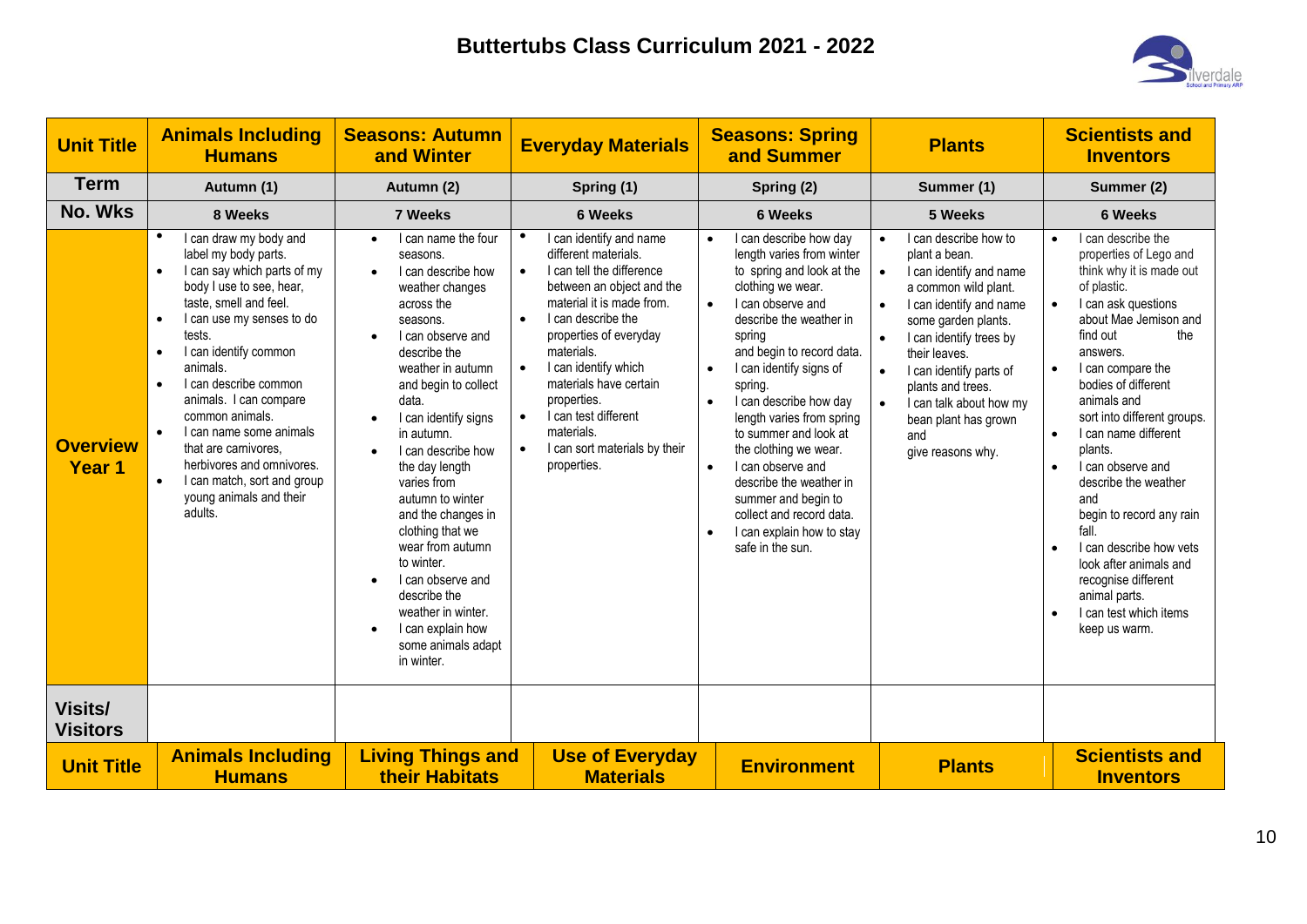

| <b>Term</b>                      | Autumn (1)                                                                                                                                                                                                                                                                                                                                                                                                                                                                                                                                                                                                                                                                                                | Autumn (2)                                                                                                                                                                                                                                                                                                                                                                                                                                                                                                                                                                                                                                                                                                   | Spring (1)                                                                                                                                                                                                                                                                                                                                                                                                                                                                                                                                                                                                                                                                          | Spring (2)                                                                                                                                                                                                                                                                                                                                                                     | Summer (1)                                                                                                                                                                                                                                                                                                                                                                                                                                                                                                                                    | Summer (2)                                                                                                                                                                                                                                                                                                                                                                                                                                                                                                                                                                 |
|----------------------------------|-----------------------------------------------------------------------------------------------------------------------------------------------------------------------------------------------------------------------------------------------------------------------------------------------------------------------------------------------------------------------------------------------------------------------------------------------------------------------------------------------------------------------------------------------------------------------------------------------------------------------------------------------------------------------------------------------------------|--------------------------------------------------------------------------------------------------------------------------------------------------------------------------------------------------------------------------------------------------------------------------------------------------------------------------------------------------------------------------------------------------------------------------------------------------------------------------------------------------------------------------------------------------------------------------------------------------------------------------------------------------------------------------------------------------------------|-------------------------------------------------------------------------------------------------------------------------------------------------------------------------------------------------------------------------------------------------------------------------------------------------------------------------------------------------------------------------------------------------------------------------------------------------------------------------------------------------------------------------------------------------------------------------------------------------------------------------------------------------------------------------------------|--------------------------------------------------------------------------------------------------------------------------------------------------------------------------------------------------------------------------------------------------------------------------------------------------------------------------------------------------------------------------------|-----------------------------------------------------------------------------------------------------------------------------------------------------------------------------------------------------------------------------------------------------------------------------------------------------------------------------------------------------------------------------------------------------------------------------------------------------------------------------------------------------------------------------------------------|----------------------------------------------------------------------------------------------------------------------------------------------------------------------------------------------------------------------------------------------------------------------------------------------------------------------------------------------------------------------------------------------------------------------------------------------------------------------------------------------------------------------------------------------------------------------------|
| <b>No. Wks</b>                   | 7 Weeks                                                                                                                                                                                                                                                                                                                                                                                                                                                                                                                                                                                                                                                                                                   | <b>6 Weeks</b>                                                                                                                                                                                                                                                                                                                                                                                                                                                                                                                                                                                                                                                                                               | 8 Weeks                                                                                                                                                                                                                                                                                                                                                                                                                                                                                                                                                                                                                                                                             | <b>6 Weeks</b>                                                                                                                                                                                                                                                                                                                                                                 | 5 Weeks                                                                                                                                                                                                                                                                                                                                                                                                                                                                                                                                       | <b>6 Weeks</b>                                                                                                                                                                                                                                                                                                                                                                                                                                                                                                                                                             |
| <b>Overview</b><br><b>Year 2</b> | I can name different types of<br>$\bullet$<br>animals<br>I can notice that animals<br>$\bullet$<br>including humans, have<br>offspring which grow into<br>adults<br>I can identify the names of<br>$\bullet$<br>different types of animal<br>babies<br>I can find out about and<br>$\bullet$<br>describe the basic needs of<br>animals, including humans,<br>for survival (including water,<br>food and air)<br>I can describe the<br>$\bullet$<br>importance for humans of<br>exercise, eating the right<br>amounts of different types of<br>food and hygiene<br>I know that humans need to<br>$\bullet$<br>be clean and healthy<br>$\bullet$<br>I can discuss what happens<br>when humans don't eat the | I can name things that are<br>living, things that are dead<br>and things that have never<br>been alive<br>I can explore and compare<br>$\bullet$<br>the differences between<br>things that are living, dead<br>and things that have never<br>been alive<br>I can identify that most living<br>things live in habitats to<br>which they are suited<br>I can describe how different<br>habitats provide for the basic<br>needs of different kinds of<br>animals and plants<br>I know how plants and<br>animals depend on each<br>other<br>I can identify and name a<br>$\bullet$<br>variety of plants and animals<br>in their habitats, including<br>micro habitats<br>I can describe how animals<br>$\bullet$ | I can identify different<br>materials<br>I can name objects made of<br>$\bullet$<br>different materials<br>I can identify where a<br>material has been used to<br>make different objects<br>I can identify and compare<br>the suitability of a variety of<br>everyday materials,<br>including wood, metal,<br>plastic, glass, brick, rock,<br>paper and cardboard for<br>particular uses.<br>I can name pushing,<br>$\bullet$<br>pulling, squashing,<br>bending, twisting and<br>stretching as forces<br>I know that when a force is<br>applied an object or<br>material might change<br>I can find out how the<br>$\bullet$<br>shapes of solid objects<br>made from some materials | I can set up a simple<br>$\bullet$<br>test<br>I can measure and<br>$\bullet$<br>record the time taken<br>for ice to melt<br>I can sort objects into<br>$\bullet$<br>groups<br>$\bullet$<br>I can generate<br>questions about the<br>rainforest<br>I can sort rainforest<br>$\bullet$<br>animals into groups<br>I can ask questions<br>$\bullet$<br>about endangered<br>animals | I can plant a seed or bulb<br>correctly<br>I can observe and<br>$\bullet$<br>describe how seeds and<br>bulbs grow into mature<br>plants<br>I can place their plant in<br>$\bullet$<br>the best position to grow<br>I can compare how plants<br>are growing<br>I can describe what<br>happens when plants do<br>not get light, water or<br>warmth<br>I can identify when the<br>$\bullet$<br>plant has fully grown<br>I can find out and<br>describe how plants need<br>water, light and a suitable<br>temperature to grow and<br>stay healthy | I can describe how<br>$\bullet$<br>greenhouses help plants<br>grow healthily.<br>$\bullet$<br>I can identify different<br>parts of plants.<br>$\bullet$<br>I can use my own ideas<br>to explain how doctors<br>science.<br>use<br>I can describe Louis<br>$\bullet$<br>Pasteur's life and work.<br>I can investigate the<br>$\bullet$<br>most suitable fabric for a<br>particular use.<br>I can investigate Rachel<br>$\bullet$<br>Carson's findings on<br>water<br>pollution and their<br>habitats.<br>I can answer questions<br>about the invention of<br>wind turbines. |
|                                  | right foods, exercise or keep<br>clean                                                                                                                                                                                                                                                                                                                                                                                                                                                                                                                                                                                                                                                                    | obtain their food from plants<br>and other animals, using the<br>idea of a simple food chain,<br>and identify and name<br>different sources of food.                                                                                                                                                                                                                                                                                                                                                                                                                                                                                                                                                         | can be changed by<br>squashing, bending twisting<br>and stretching<br>I can discuss why materials<br>$\bullet$<br>are unsuitable for certain<br>tasks and objects                                                                                                                                                                                                                                                                                                                                                                                                                                                                                                                   |                                                                                                                                                                                                                                                                                                                                                                                |                                                                                                                                                                                                                                                                                                                                                                                                                                                                                                                                               |                                                                                                                                                                                                                                                                                                                                                                                                                                                                                                                                                                            |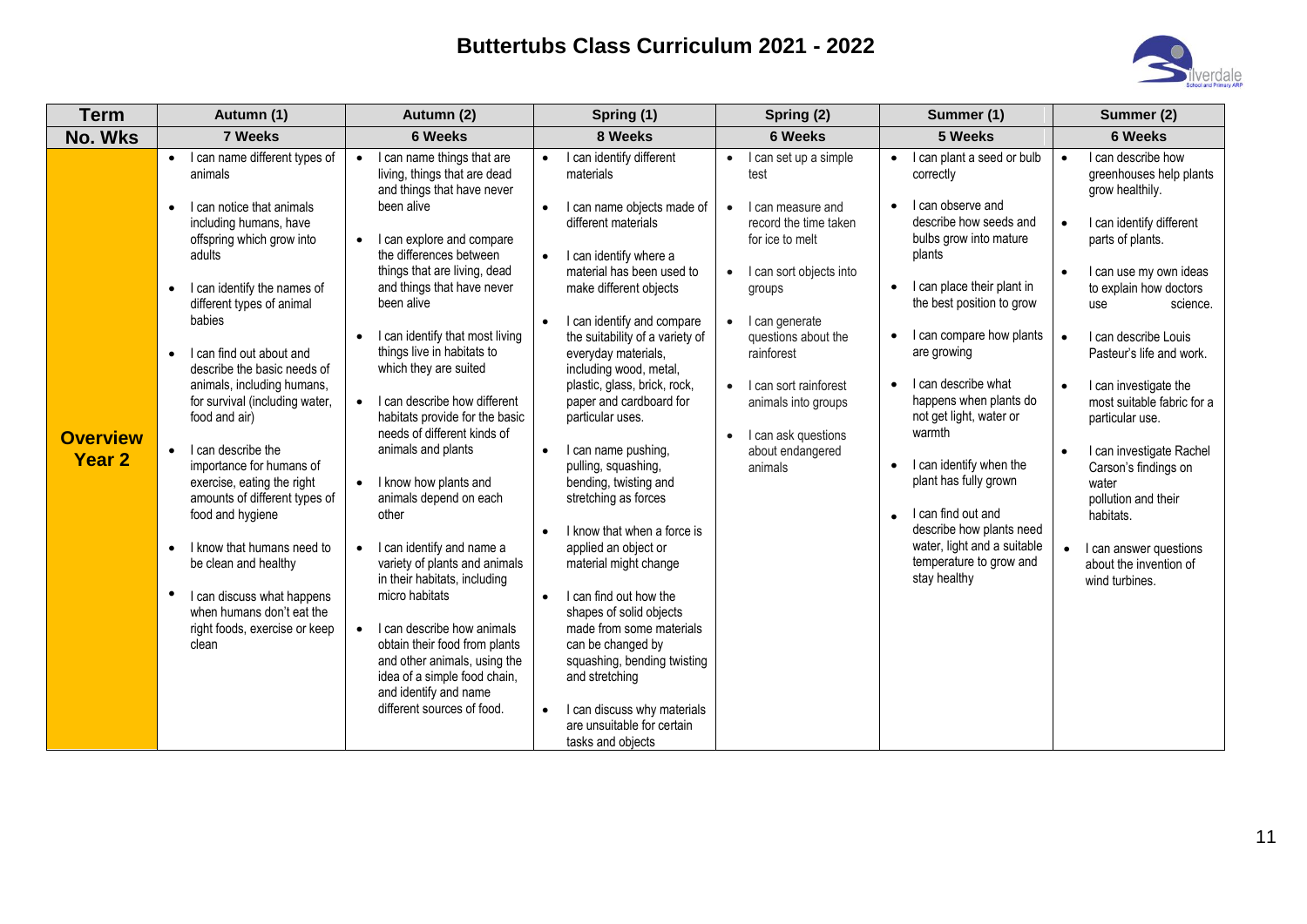

| <b>Visits/</b>  |  |  |  |
|-----------------|--|--|--|
| <b>Visitors</b> |  |  |  |

| Computing Curriculum - Year 2 |                                           |                          |                                      |                            |                                                      |                          |
|-------------------------------|-------------------------------------------|--------------------------|--------------------------------------|----------------------------|------------------------------------------------------|--------------------------|
| Unit:                         | E-Safety $-$ Using the<br><b>Internet</b> | <b>Computing - Art</b>   | <b>Computing preparing</b><br>turtle | <b>Presentation Skills</b> | <b>Programming Turtle</b><br><b>Logo and Scratch</b> | Using the internet       |
| Term:                         | Autumn 1: 7 weeks                         | <b>Autumn 2: 8 weeks</b> | Spring 1: 6 weeks                    | Spring 2: 6 weeks          | <b>Summer 1: 5 weeks</b>                             | <b>Summer 2: 6 weeks</b> |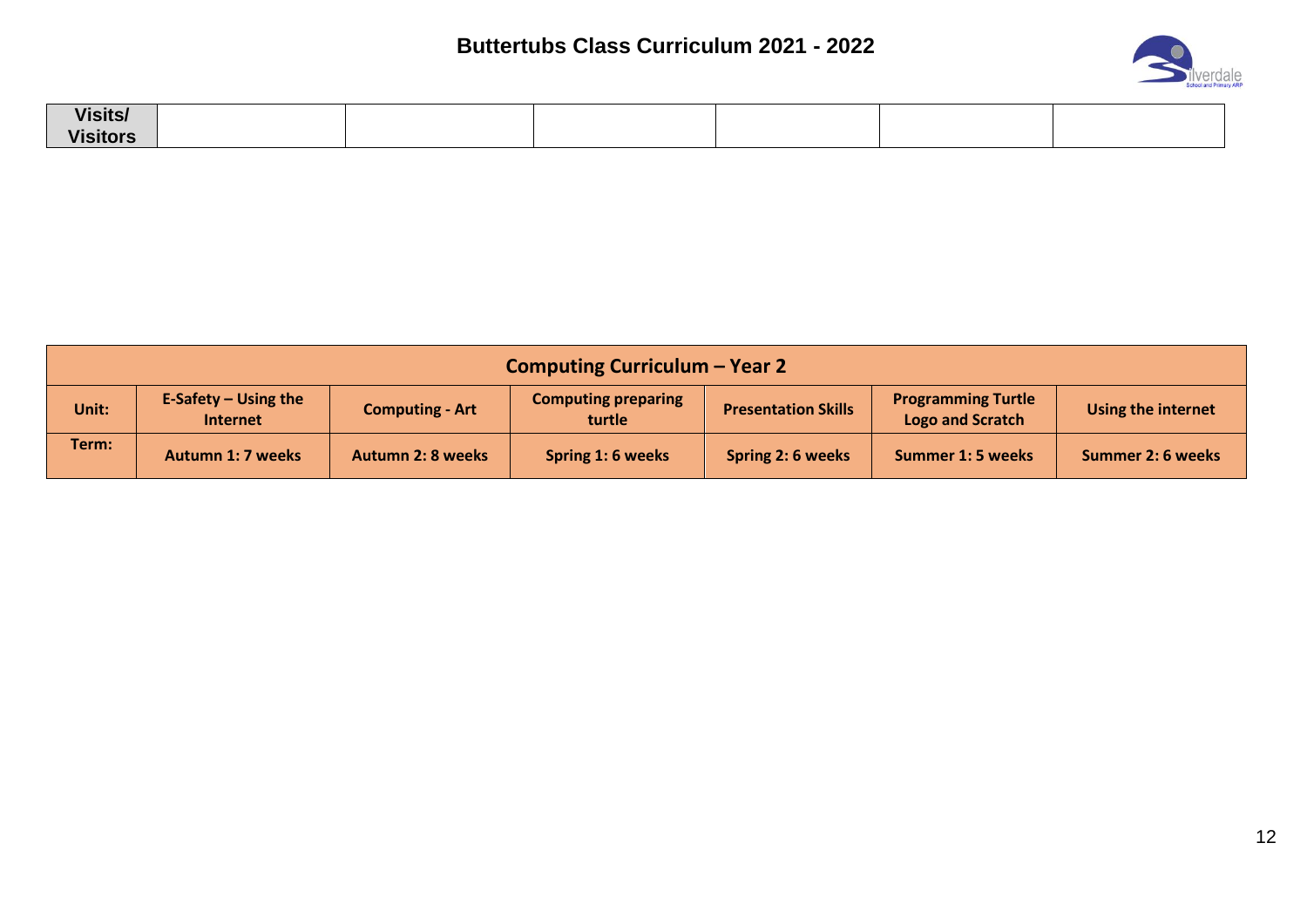

| <b>Overview</b> | I can understand that<br>$\bullet$<br>the information I put<br>online<br>leaves a digital<br>footprint.<br>I can use keywords in<br>an online search to<br>find key information<br>about a topic.<br>I can recognise<br>whether a website is<br>appropriate<br>for children.<br>I can rate and review<br>informative websites.<br>I can identify kind and<br>unkind behaviour online.<br>I can apply my knowledge<br>$\bullet$<br>of safe and sensible<br>activities to<br>online<br>different situations. | I can create computer<br>$\bullet$<br>art.<br>I can use a range of<br>tools in a computer<br>program to reproduce a<br>style of Mondrian art.<br>I can make and edit<br>shapes to create a<br>piece of art.<br>I can change the shade<br>of a colour for effect.<br>I can retrieve a file to<br>edit in a computer<br>program.<br>I can use a range of<br>skills to create a piece<br>of work. | I can give and follow an<br>algorithm to turn right or<br>left.<br>I can give and follow an<br>algorithm to make half<br>and<br>quarter turns.<br>I can give and follow an<br>algorithm using the<br>commands right 90 and<br>left 90.<br>I can give, follow and<br>complete an algorithm.<br>I can use recognised<br>language in an algorithm.<br>I can create, test and<br>debug an algorithm. | I can use basic<br>computer skills and I<br>can use a folder.<br>I can organise ideas<br>$\bullet$<br>for a presentation.<br>I can create a simple<br>$\bullet$<br>presentation with<br>text.<br>I can add and format<br>an image.<br>I can reorder slides<br>and<br>present<br>a<br>presentation.<br>search and<br>can<br>٠<br>print. | I can create an<br>algorithm to move or<br>rotate the<br>turtle.<br>I can create an<br>algorithm and use the<br>repeat<br>command.<br>I can create an<br>algorithm and add<br>sound.<br>create<br>can<br>an<br>algorithm and use the<br>repeat<br>and<br>say command.<br>create<br>can<br>an<br>algorithm and use the<br>flag<br>green<br>to<br>start.<br>create<br>can<br>an<br>algorithm and use the<br>commands to change<br>the backdrop and add<br>sprites. | I can search the<br>$\bullet$<br>Internet using one<br>word.<br>I can search the<br>Internet to find<br>results suitable<br>for children.<br>I can follow links to<br>another web page.<br>$\bullet$<br>I can use a camera/iPad<br>to take safe photos to<br>use online.<br>I can use an online blog<br>safely and respectfully.<br>I can post positive<br>$\bullet$<br>comments and responses<br>on a<br>blog. |
|-----------------|------------------------------------------------------------------------------------------------------------------------------------------------------------------------------------------------------------------------------------------------------------------------------------------------------------------------------------------------------------------------------------------------------------------------------------------------------------------------------------------------------------|------------------------------------------------------------------------------------------------------------------------------------------------------------------------------------------------------------------------------------------------------------------------------------------------------------------------------------------------------------------------------------------------|--------------------------------------------------------------------------------------------------------------------------------------------------------------------------------------------------------------------------------------------------------------------------------------------------------------------------------------------------------------------------------------------------|----------------------------------------------------------------------------------------------------------------------------------------------------------------------------------------------------------------------------------------------------------------------------------------------------------------------------------------|------------------------------------------------------------------------------------------------------------------------------------------------------------------------------------------------------------------------------------------------------------------------------------------------------------------------------------------------------------------------------------------------------------------------------------------------------------------|-----------------------------------------------------------------------------------------------------------------------------------------------------------------------------------------------------------------------------------------------------------------------------------------------------------------------------------------------------------------------------------------------------------------|
|-----------------|------------------------------------------------------------------------------------------------------------------------------------------------------------------------------------------------------------------------------------------------------------------------------------------------------------------------------------------------------------------------------------------------------------------------------------------------------------------------------------------------------------|------------------------------------------------------------------------------------------------------------------------------------------------------------------------------------------------------------------------------------------------------------------------------------------------------------------------------------------------------------------------------------------------|--------------------------------------------------------------------------------------------------------------------------------------------------------------------------------------------------------------------------------------------------------------------------------------------------------------------------------------------------------------------------------------------------|----------------------------------------------------------------------------------------------------------------------------------------------------------------------------------------------------------------------------------------------------------------------------------------------------------------------------------------|------------------------------------------------------------------------------------------------------------------------------------------------------------------------------------------------------------------------------------------------------------------------------------------------------------------------------------------------------------------------------------------------------------------------------------------------------------------|-----------------------------------------------------------------------------------------------------------------------------------------------------------------------------------------------------------------------------------------------------------------------------------------------------------------------------------------------------------------------------------------------------------------|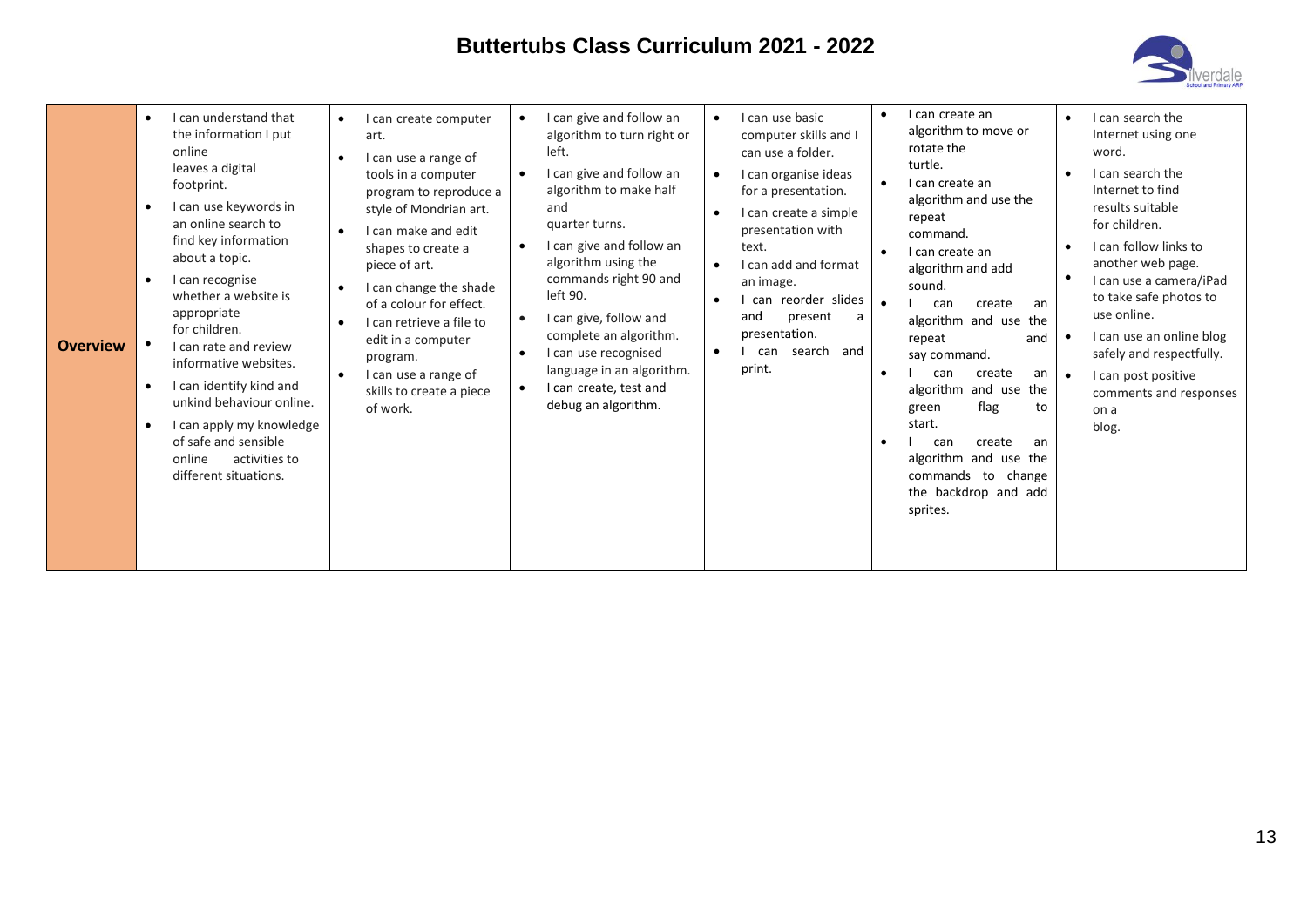

| Cycle 2                                                                                                                                                                                                                                                                                                                                                                                                                                                                    |                                                                                                                                                                                                                                                                                                                                                                                                                                                                                                                                                                                                         | <b>SEMH/PSCHE Curriculum: KS1 Skills</b>                                                                                                                                                                                                                                                                                                                                                                                                                                                                                                                                         |                                                                                                                                                                                                                                                                                                                                                                                                                                                                                                                                                                  |                                                                                                                                                                                                                                                                                                                                                                                                                                                                                                                                                         |                                                                                                                                                                                                                                                                                                                                                                                                                                                                                                                                          |
|----------------------------------------------------------------------------------------------------------------------------------------------------------------------------------------------------------------------------------------------------------------------------------------------------------------------------------------------------------------------------------------------------------------------------------------------------------------------------|---------------------------------------------------------------------------------------------------------------------------------------------------------------------------------------------------------------------------------------------------------------------------------------------------------------------------------------------------------------------------------------------------------------------------------------------------------------------------------------------------------------------------------------------------------------------------------------------------------|----------------------------------------------------------------------------------------------------------------------------------------------------------------------------------------------------------------------------------------------------------------------------------------------------------------------------------------------------------------------------------------------------------------------------------------------------------------------------------------------------------------------------------------------------------------------------------|------------------------------------------------------------------------------------------------------------------------------------------------------------------------------------------------------------------------------------------------------------------------------------------------------------------------------------------------------------------------------------------------------------------------------------------------------------------------------------------------------------------------------------------------------------------|---------------------------------------------------------------------------------------------------------------------------------------------------------------------------------------------------------------------------------------------------------------------------------------------------------------------------------------------------------------------------------------------------------------------------------------------------------------------------------------------------------------------------------------------------------|------------------------------------------------------------------------------------------------------------------------------------------------------------------------------------------------------------------------------------------------------------------------------------------------------------------------------------------------------------------------------------------------------------------------------------------------------------------------------------------------------------------------------------------|
| Autumn 1                                                                                                                                                                                                                                                                                                                                                                                                                                                                   | Autumn 2                                                                                                                                                                                                                                                                                                                                                                                                                                                                                                                                                                                                | Spring 1                                                                                                                                                                                                                                                                                                                                                                                                                                                                                                                                                                         |                                                                                                                                                                                                                                                                                                                                                                                                                                                                                                                                                                  | Summer 1                                                                                                                                                                                                                                                                                                                                                                                                                                                                                                                                                | Summer 2                                                                                                                                                                                                                                                                                                                                                                                                                                                                                                                                 |
| Health and Wellbeing:                                                                                                                                                                                                                                                                                                                                                                                                                                                      | Health and Wellbeing:<br><b>Cross Careers</b>                                                                                                                                                                                                                                                                                                                                                                                                                                                                                                                                                           | Living in the Wider<br><b>World: Cross Careers</b>                                                                                                                                                                                                                                                                                                                                                                                                                                                                                                                               | <b>Health and Wellbeing:</b>                                                                                                                                                                                                                                                                                                                                                                                                                                                                                                                                     | Relationships:                                                                                                                                                                                                                                                                                                                                                                                                                                                                                                                                          | Relationships:                                                                                                                                                                                                                                                                                                                                                                                                                                                                                                                           |
| <b>Britain Y1</b>                                                                                                                                                                                                                                                                                                                                                                                                                                                          | <b>Aiming HighY1</b>                                                                                                                                                                                                                                                                                                                                                                                                                                                                                                                                                                                    | <b>Money Matters Y1</b>                                                                                                                                                                                                                                                                                                                                                                                                                                                                                                                                                          | <b>Think Positive Y2</b>                                                                                                                                                                                                                                                                                                                                                                                                                                                                                                                                         | VIP <sub>Y2</sub>                                                                                                                                                                                                                                                                                                                                                                                                                                                                                                                                       |                                                                                                                                                                                                                                                                                                                                                                                                                                                                                                                                          |
| I can describe ways that<br>I can help my school<br>community.<br>I can describe ways that<br>I can be a good<br>neighbour.<br>I can identify things<br>$\bullet$<br>that help and harm my<br>neighbourhood.<br>I can describe what it is<br>like to live in Britain<br>I can explore how<br>$\bullet$<br>people living in Britain<br>can be different and<br>how they are the same.<br>I can share my ideas<br>$\bullet$<br>about being British and<br>living in Britain. | I can think of star<br>$\bullet$<br>qualities I already have<br>and those I would like<br>to develop.<br>I can explain hoe a<br>$\bullet$<br>positive learning<br>attitude can help me.<br>I can tell my friends<br>$\bullet$<br>what I want to be when<br>I grow up.<br>I can understand that it<br>$\bullet$<br>is a person's interests<br>and skills that make<br>them suited to doing a<br>job.<br>I can think about things<br>$\bullet$<br>I would like to do in the<br>future.<br>I can think about<br>$\bullet$<br>changes which might<br>happen to me and<br>consider how I feel<br>about them. | I can explain where<br>$\bullet$<br>money comes from and<br>why we need it.<br>I can explain how we<br>$\bullet$<br>can keep money safe<br>and why this is<br>important.<br>I can explain choices I<br>$\bullet$<br>have about spending<br>money and why it is<br>important to keep track<br>of what I spend.<br>I can explain the<br>$\bullet$<br>difference between<br>things we want and<br>things we need.<br>I can explain how I keep<br>$\bullet$<br>my belongings safe and<br>why this is important<br>I can explain what<br>$\bullet$<br>happens when we go<br>shopping. | I can understand how<br>$\bullet$<br>happy thoughts can<br>make me feel good.<br>I can make good<br>$\bullet$<br>choices and consider<br>the impact of<br>my decisions. I can<br>I can set myself goals<br>$\bullet$<br>and consider how to<br>achieve<br>them.<br>I can discuss my<br>$\bullet$<br>feelings and opinions<br>with others.<br>I can discuss things that<br>$\bullet$<br>I am thankful for and<br>focus on what I do have<br>rather than what I don't<br>have.<br>I can focus on what is<br>$\bullet$<br>happening now and<br>how I am<br>feeling. | I can talk about the very<br>$\bullet$<br>important people in my<br>life and explain why<br>they are special.<br>I can describe why<br>$\bullet$<br>families are important.<br>I can describe what<br>$\bullet$<br>makes someone a good<br>friend.<br>I can describe ways to<br>$\bullet$<br>help work out<br>arguments and<br>disagreements.<br>I can cooperate with<br>$\bullet$<br>others to achieve a task<br>I can describe how I can<br>$\bullet$<br>show my special people<br>that I care about them<br>and understand why<br>this is important. | I can name the main<br>$\bullet$<br>parts of boys' and girls'<br>bodies.<br>I can understand how<br>$\bullet$<br>to respect my own and<br>other people's bodies.<br>I can understand that<br>$\bullet$<br>we are all different and<br>different people like<br>different things.<br>I can describe how I<br>$\bullet$<br>have changed since I<br>was a baby.<br>I can describe how I will<br>$\bullet$<br>change as I get older.<br>I can describe things<br>that might change in a<br>person's life and how it<br>might make them feel. |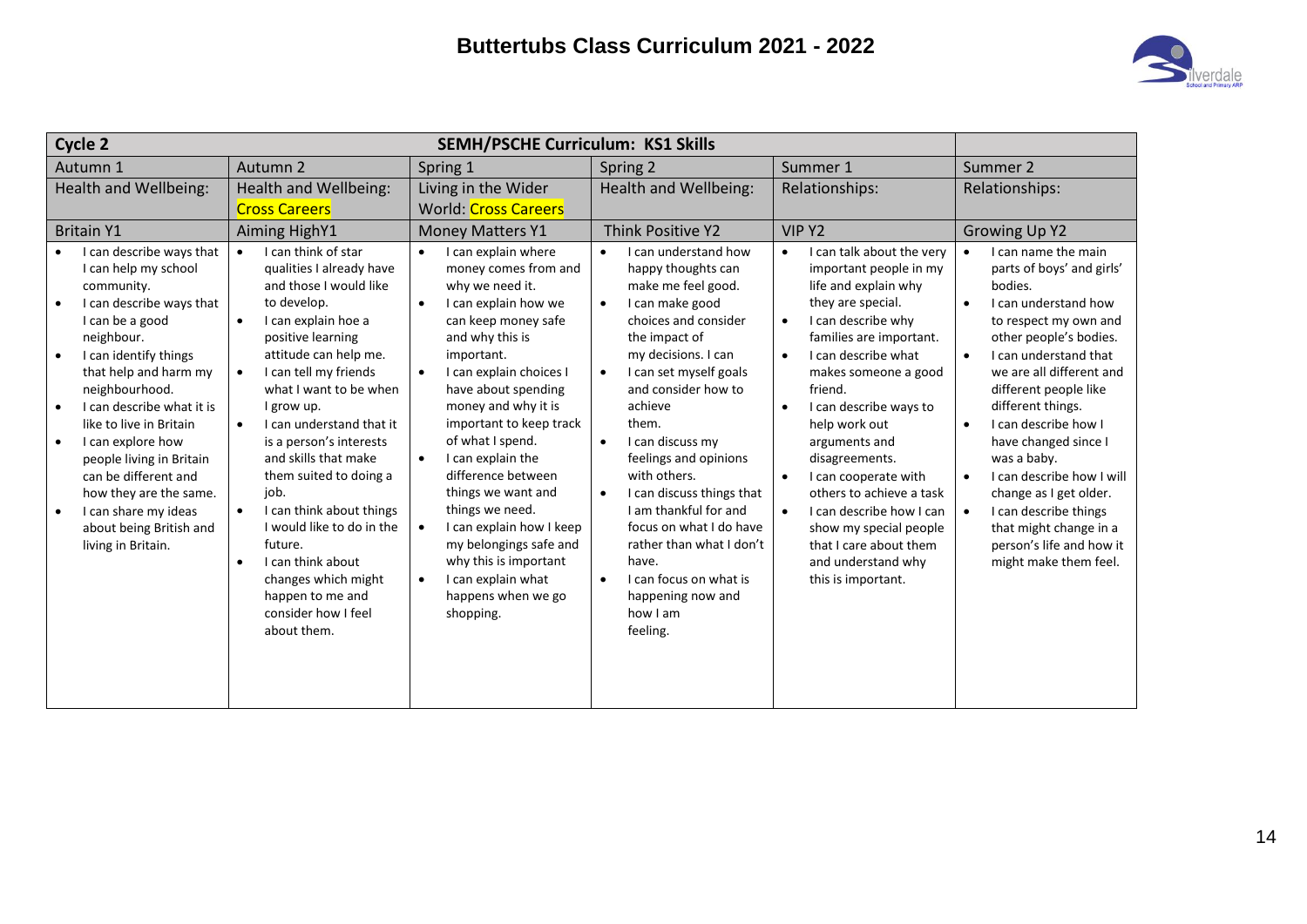

|                  | <b>Careers Curriculum: KS1</b>                                                                                                                                                                                                                                                                                    |                                                                                                                                                                                                                                                                                                                                        |                                                                                                                                                                                                                                                                                          |                                                                                                                                                                                                                                                                                                                                                                                                                                             |                                                                                                                                                                                                                                                                                                             |                                                                                                                                                                                      |
|------------------|-------------------------------------------------------------------------------------------------------------------------------------------------------------------------------------------------------------------------------------------------------------------------------------------------------------------|----------------------------------------------------------------------------------------------------------------------------------------------------------------------------------------------------------------------------------------------------------------------------------------------------------------------------------------|------------------------------------------------------------------------------------------------------------------------------------------------------------------------------------------------------------------------------------------------------------------------------------------|---------------------------------------------------------------------------------------------------------------------------------------------------------------------------------------------------------------------------------------------------------------------------------------------------------------------------------------------------------------------------------------------------------------------------------------------|-------------------------------------------------------------------------------------------------------------------------------------------------------------------------------------------------------------------------------------------------------------------------------------------------------------|--------------------------------------------------------------------------------------------------------------------------------------------------------------------------------------|
|                  | Autumn 1                                                                                                                                                                                                                                                                                                          | Autumn 2                                                                                                                                                                                                                                                                                                                               | Spring 1                                                                                                                                                                                                                                                                                 | Spring 2                                                                                                                                                                                                                                                                                                                                                                                                                                    | Summer 1                                                                                                                                                                                                                                                                                                    | Summer 2                                                                                                                                                                             |
|                  | This is Me                                                                                                                                                                                                                                                                                                        | Enterprise                                                                                                                                                                                                                                                                                                                             | Be a Team                                                                                                                                                                                                                                                                                | <b>Transport and Travel</b>                                                                                                                                                                                                                                                                                                                                                                                                                 | <b>Respecting Rights</b>                                                                                                                                                                                                                                                                                    | <b>Practical Work</b>                                                                                                                                                                |
| KS1<br>Overview: | I can say what I like and<br>$\bullet$<br>what I don't like.<br>I can say what I am<br>$\bullet$<br>good at.<br>I can tell you about my<br>$\bullet$<br>interests.<br>I can talk about<br>$\bullet$<br>different jobs that I am<br>interested in.<br>I can make a list of Jobs<br>$\bullet$<br>around the school. | I can discuss my ideas<br>$\bullet$<br>for making money.<br>I can begin to<br>$\bullet$<br>understand how to save<br>money for something I<br>want.<br>I can begin to share and<br>plan an idea.<br>I can think about cost<br>$\bullet$<br>and spending.<br>I can work as part of a<br>$\bullet$<br>team and share my<br>skills/ideas. | I can talk about<br>$\bullet$<br>different job choices.<br>I can talk about the<br>$\bullet$<br>good and bad parts of a<br>job.<br>I can talk about<br>$\bullet$<br>different places of work<br>in our local area.<br>I can talk about how<br>jobs in my area have<br>changed over time. | I can identify modes of<br>$\bullet$<br>transport.<br>I can think about the<br>$\bullet$<br>best way to travel for<br>short and long distance<br>journeys.<br>I can begin to<br>$\bullet$<br>understand it costs<br>money to travel on a<br>mode of transport.<br>I can make a map of my<br>$\bullet$<br>local area and plan a<br>route.<br>I can begin to<br>$\bullet$<br>understand the role of<br>technology in travel and<br>transport. | I can talk about my own<br>rights.<br>I can talk about treating<br>$\bullet$<br>people fairly.<br>I can identify the<br>$\bullet$<br>importance of equal<br>rights.<br>I can explore ways to<br>$\bullet$<br>keep myself and others<br>safe in my community.<br>(who, where to go if<br>there is a problem) | I can name some skills I<br>need to get a job.<br>I can identify a key<br>person to talk to when I<br>need help.<br>I can talk about the<br>rules and routines for<br>my next class. |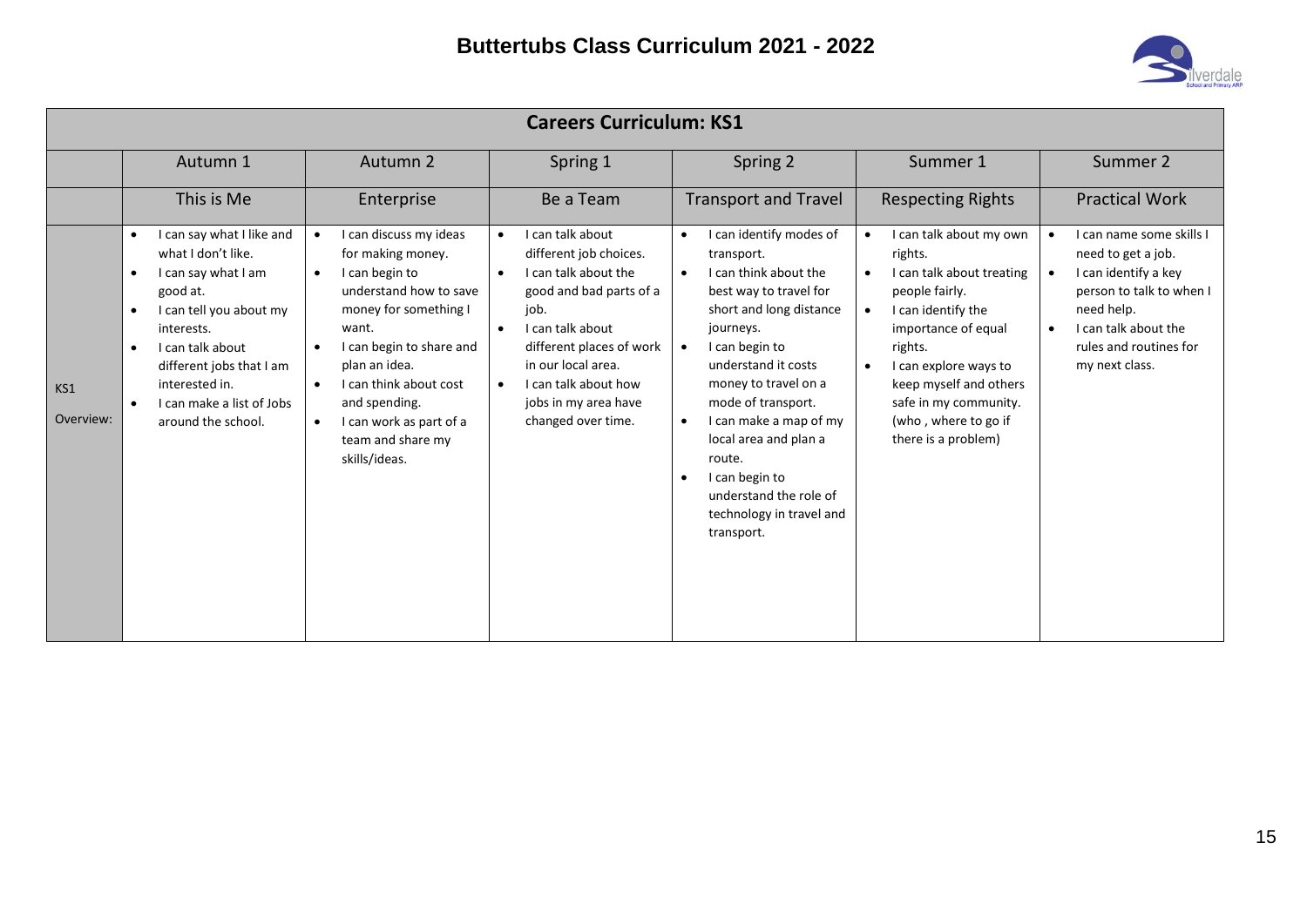

|      | <b>Religious Education Year 2</b>                                                                                                                                                                                                                                                                              |                                                                                                                                                                                                                                                                                                                                                        |                                                                                                                                                                                                                                                                                                                                                                                                                 |                                                                                                                                                                                                                                                                                                                                                                                                                                                                     |  |  |  |
|------|----------------------------------------------------------------------------------------------------------------------------------------------------------------------------------------------------------------------------------------------------------------------------------------------------------------|--------------------------------------------------------------------------------------------------------------------------------------------------------------------------------------------------------------------------------------------------------------------------------------------------------------------------------------------------------|-----------------------------------------------------------------------------------------------------------------------------------------------------------------------------------------------------------------------------------------------------------------------------------------------------------------------------------------------------------------------------------------------------------------|---------------------------------------------------------------------------------------------------------------------------------------------------------------------------------------------------------------------------------------------------------------------------------------------------------------------------------------------------------------------------------------------------------------------------------------------------------------------|--|--|--|
|      | Autumn 1                                                                                                                                                                                                                                                                                                       | Autumn 2                                                                                                                                                                                                                                                                                                                                               | Spring 2                                                                                                                                                                                                                                                                                                                                                                                                        | Summer 1                                                                                                                                                                                                                                                                                                                                                                                                                                                            |  |  |  |
| Unit | <b>Rules and Routines</b>                                                                                                                                                                                                                                                                                      | Light and Dark                                                                                                                                                                                                                                                                                                                                         | Ceremonies                                                                                                                                                                                                                                                                                                                                                                                                      | Nature and God                                                                                                                                                                                                                                                                                                                                                                                                                                                      |  |  |  |
|      | I can explain why it is<br>$\bullet$<br>important to have some<br>and recall<br>rules<br>some of our school<br>routines.<br>I can order the Ten<br>Commandments.<br>I can explain why Shabbat is<br>important to Jews.<br>I can describe the five pillars<br>of Islam.<br>I can explain what the 5 K's<br>are. | can explain what advent is.<br>I can explain why light is<br>important at Christmas.<br>I can explain why the story of<br>Rama and Sita is<br>important to Hindus.<br>I can explain why light is<br>important at Diwali.<br>I can explain why the story of<br>Hanukkah is<br>important to Jews.<br>I can explain why light is<br>important at Hanukkah | I can describe what a<br>$\bullet$<br>ceremony is.<br>I can explore what happens<br>at an Aqiqah.<br>I can explore what happens<br>$\bullet$<br>at a Bar Mitzvah and Bat<br>Mitzvah ceremony.<br>I can explain what happens<br>$\bullet$<br>at a Dastar Bandi.<br>I can explain what happens<br>$\bullet$<br>at a Hindu wedding.<br>I can use what I have learnt<br>$\bullet$<br>to help me plan a<br>ceremony. | I can recall the Christian<br>Creation Story.<br>I can explain why the<br>$\bullet$<br>Creation Story is<br>important to Christians.<br>I can explain why harvest<br>$\bullet$<br>is important to Christians.<br>I can explain why Sukkot is<br>important to Jews.<br>I can explain the message<br>$\bullet$<br>in the story 'Prince<br>Siddhartha and the Swan'.<br>I can explain the message<br>$\bullet$<br>in the story 'The Boy Who<br>Threw Stones at Trees'. |  |  |  |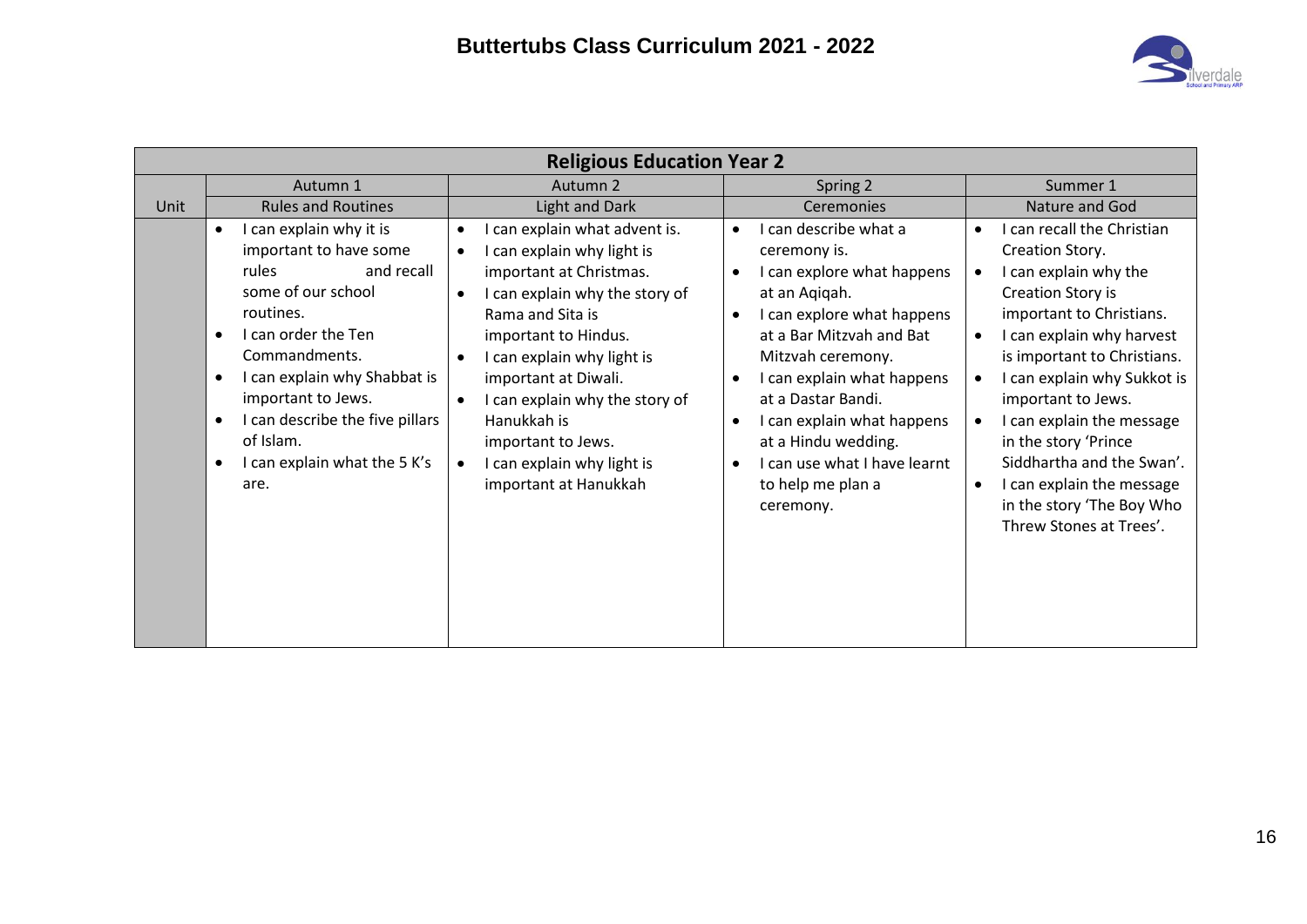

| <b>Cycle B</b>      | <b>Our School</b>                                                                                                                                                                                                                                                                                                                                                                                                                     | World War I                                                                                                                                                                                                                                                                                                                                                                                                                                                                                                                                                                                                                                                             | <b>Easter Surprise</b>                                                                                                                                                                                                                                                                                                                                                            | <b>Railways</b>                                                                                                                                                                                                                                                                                                                                                                                                                                                                                                                                                                                                                                                                    | <b>Think Positive</b>                                                                                                                                                                                                                                                                                                                                                                                                                                                                                                                         | <b>Beside the Seaside</b>                                                                                                                                                                                                                                                                                                                                                                                                                                                                                                                                                                                                                                                                                                                                                                                                      |
|---------------------|---------------------------------------------------------------------------------------------------------------------------------------------------------------------------------------------------------------------------------------------------------------------------------------------------------------------------------------------------------------------------------------------------------------------------------------|-------------------------------------------------------------------------------------------------------------------------------------------------------------------------------------------------------------------------------------------------------------------------------------------------------------------------------------------------------------------------------------------------------------------------------------------------------------------------------------------------------------------------------------------------------------------------------------------------------------------------------------------------------------------------|-----------------------------------------------------------------------------------------------------------------------------------------------------------------------------------------------------------------------------------------------------------------------------------------------------------------------------------------------------------------------------------|------------------------------------------------------------------------------------------------------------------------------------------------------------------------------------------------------------------------------------------------------------------------------------------------------------------------------------------------------------------------------------------------------------------------------------------------------------------------------------------------------------------------------------------------------------------------------------------------------------------------------------------------------------------------------------|-----------------------------------------------------------------------------------------------------------------------------------------------------------------------------------------------------------------------------------------------------------------------------------------------------------------------------------------------------------------------------------------------------------------------------------------------------------------------------------------------------------------------------------------------|--------------------------------------------------------------------------------------------------------------------------------------------------------------------------------------------------------------------------------------------------------------------------------------------------------------------------------------------------------------------------------------------------------------------------------------------------------------------------------------------------------------------------------------------------------------------------------------------------------------------------------------------------------------------------------------------------------------------------------------------------------------------------------------------------------------------------------|
|                     | Geography                                                                                                                                                                                                                                                                                                                                                                                                                             | <b>History</b>                                                                                                                                                                                                                                                                                                                                                                                                                                                                                                                                                                                                                                                          | <b>Religious Studies</b>                                                                                                                                                                                                                                                                                                                                                          | <b>History</b>                                                                                                                                                                                                                                                                                                                                                                                                                                                                                                                                                                                                                                                                     | <b>PSHCE</b>                                                                                                                                                                                                                                                                                                                                                                                                                                                                                                                                  | Geography                                                                                                                                                                                                                                                                                                                                                                                                                                                                                                                                                                                                                                                                                                                                                                                                                      |
| Term:               | Autumn (1)                                                                                                                                                                                                                                                                                                                                                                                                                            | Autumn (2)                                                                                                                                                                                                                                                                                                                                                                                                                                                                                                                                                                                                                                                              | Spring (1)                                                                                                                                                                                                                                                                                                                                                                        | Spring (2)                                                                                                                                                                                                                                                                                                                                                                                                                                                                                                                                                                                                                                                                         | Summer (1)                                                                                                                                                                                                                                                                                                                                                                                                                                                                                                                                    | Summer (2)                                                                                                                                                                                                                                                                                                                                                                                                                                                                                                                                                                                                                                                                                                                                                                                                                     |
| Number of<br>weeks: | 7 Weeks                                                                                                                                                                                                                                                                                                                                                                                                                               | 8 Weeks                                                                                                                                                                                                                                                                                                                                                                                                                                                                                                                                                                                                                                                                 | <b>6 Weeks</b>                                                                                                                                                                                                                                                                                                                                                                    | <b>6 Weeks</b>                                                                                                                                                                                                                                                                                                                                                                                                                                                                                                                                                                                                                                                                     | 5 Weeks                                                                                                                                                                                                                                                                                                                                                                                                                                                                                                                                       | <b>6 Weeks</b>                                                                                                                                                                                                                                                                                                                                                                                                                                                                                                                                                                                                                                                                                                                                                                                                                 |
| Overview            | I can understand<br>where I live in the<br>local area.<br>I can understand<br>$\bullet$<br>what our classroom<br>looks like and I can<br>look at aerial<br>photographs.<br>I can locate our<br>school in our local<br>area.<br>I can observe (look<br>at) the school<br>environment and I<br>can draw a simple<br>map.<br>I can understand the<br>route I take to<br>school.<br>I can name the four<br>points of a simple<br>compass. | I can find out about Walter<br>Tull and understand some of<br>the differences in how Walter<br>Tull lived, compared with<br>today.<br>I can find out about the life<br>$\bullet$<br>and death of Walter Tull and<br>how Walter Tull has been<br>remembered.<br>I can find out about the First<br>$\bullet$<br>World War and the soldiers'<br>experiences in the war.<br>I can find out about the role<br>$\bullet$<br>of animals in the First<br>World War.<br>I can find out about the<br>$\bullet$<br>experiences of women<br>during the First World War.<br>I can find out why November<br>$\bullet$<br>11th is known as<br>Remembrance Day and how<br>it is marked. | I can explain why Palm<br>Sunday is important to<br>Christians.<br>I can explain what<br>happened on Maundy<br>Thursday.<br>I can explain why the<br>$\bullet$<br>cross is an important<br>symbol for Christians.<br>I can explain what a<br>surprise is.<br>I can explain how the<br>disciples felt on Easter<br>Sunday.<br>I can explain how<br>Christians celebrate<br>Easter. | I can describe how the<br>first trains and railways<br>were developed and<br>compose a timeline of<br>important events in the<br>history of rail travel.<br>I can explain why some<br>steam locomotives are<br>important and say how<br>they have changed over<br>time.<br>I can describe how and<br>$\bullet$<br>why the railway network<br>in Britain grew and<br>changed over time.<br>$\bullet$<br>I can find out about and<br>debate the positive and<br>negative impact of the<br>first railways on different<br>aspects of society.<br>I can describe the<br>$\bullet$<br>technology of different<br>locomotives and explain<br>how and why they have<br>changed over time. | I can understand<br>$\bullet$<br>how happy thoughts<br>can make me feel<br>good.<br>I can make good<br>$\bullet$<br>choices and consider<br>the impact of my<br>decisions.<br>I can set myself<br>$\bullet$<br>goals and consider<br>how to achieve them.<br>I can discuss my<br>$\bullet$<br>feelings and opinions<br>with others.<br>I can discuss things<br>that I am thankful for<br>and<br>focus on what I do<br>have rather than<br>what I don't have.<br>I can focus on what<br>$\bullet$<br>is happening now<br>and how I am feeling. | I can use key words to<br>$\bullet$<br>describe different places and<br>environments and use a map<br>to find seaside locations.<br>I can use key words to<br>$\bullet$<br>describe seaside locations and<br>observe aerial photographs of<br>seaside locations.<br>I can locate seaside resorts in<br>$\bullet$<br>the four countries of the UK<br>and understand what seaside<br>holidays and resorts were like<br>in the past and the present.<br>I can describe a seaside town<br>$\bullet$<br>in the UK and can describe<br>places and routes on a map.<br>I can use a map to identify the<br>$\bullet$<br>main British islands and can<br>understand the location of hot<br>and cold islands in the world.<br>I can visit a seaside resort and<br>$\bullet$<br>use a map to follow the route<br>around a seaside resort. |